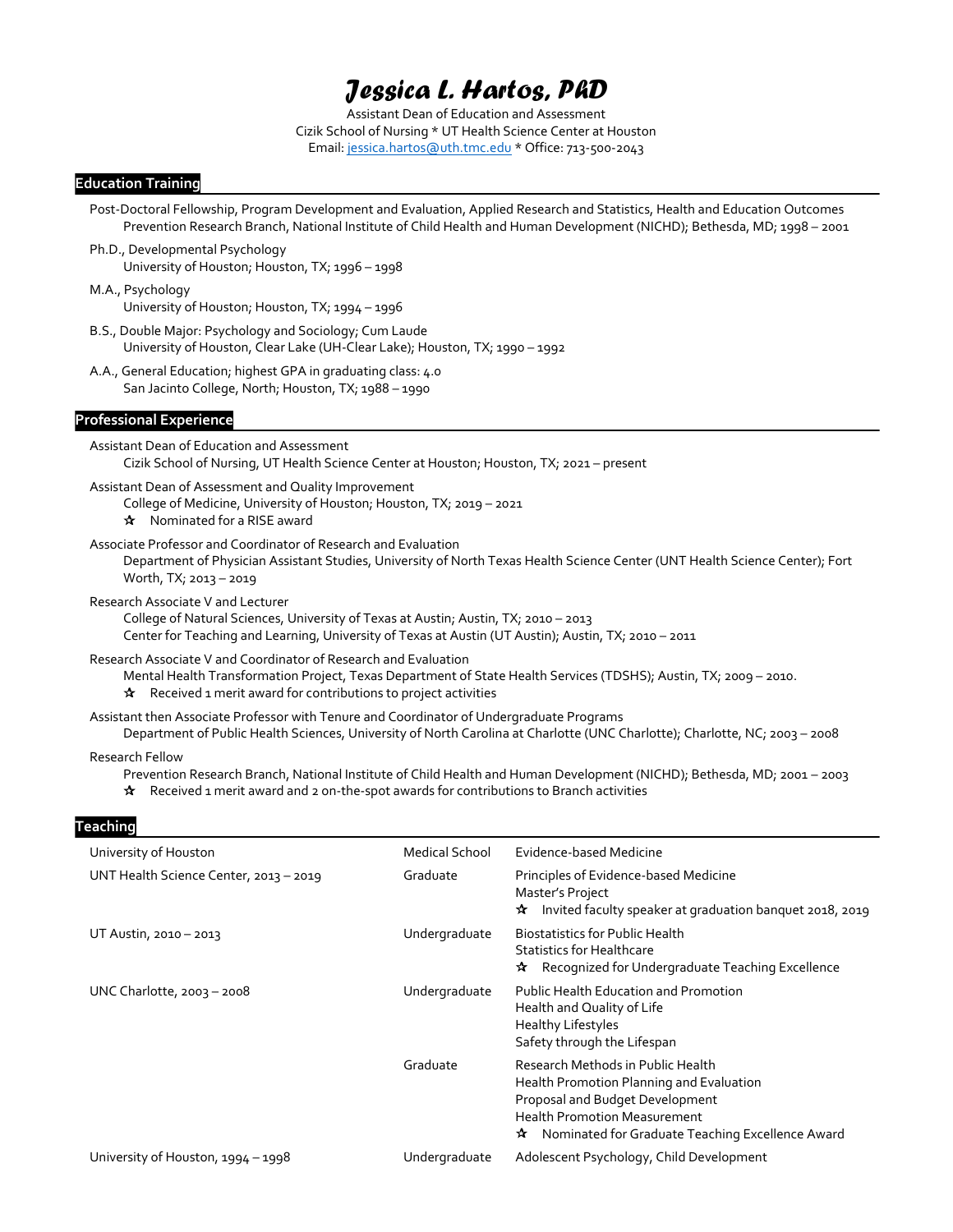# **Mentoring**

| <b>UNT Health Science Center</b> |                                                                                                                                                                                                                                                                                           |
|----------------------------------|-------------------------------------------------------------------------------------------------------------------------------------------------------------------------------------------------------------------------------------------------------------------------------------------|
| Master's Projects                | 74 Physician Assistant students completed individual data analysis and group posters, Fall 2018<br>Resulted in 8 manuscripts submitted and 8 accepted for publication<br>ਮੇ                                                                                                               |
|                                  | 75 Physician Assistant students completed individual data analysis and group posters, Spring 2018<br>Resulted in 16 manuscripts submitted and accepted for publication<br>☆                                                                                                               |
|                                  | 73 Physician Assistant students completed individual data analysis and group posters, Summer 2017<br>* Resulted in 8 manuscripts submitted and accepted for publication                                                                                                                   |
|                                  | 69 Physician Assistant students completed individual data analysis and group posters, Summer 2016                                                                                                                                                                                         |
|                                  | 72 Physician Assistant students completed individual data analysis and reports, Summer 2015<br>* Resulted in 2 manuscripts submitted and accepted for publications                                                                                                                        |
|                                  | 74 Physi4cian Assistant students completed individual systematic reviews, Summer 2014                                                                                                                                                                                                     |
| <b>UT Austin</b>                 |                                                                                                                                                                                                                                                                                           |
| <b>Teaching Assistants</b>       | Graduate student, Andrea Hall, PhD candidate Civil Engineering, Fall 2011 - Spring 2013<br>Undergraduate student, Daniel Naranjo, Pre-Med, Spring 2012<br>Undergraduate student, Sandy Pingali, Public Health; Fall 2012<br>Undergraduate student, David Thornberry, Pre-Med, Spring 2013 |
| <b>Research Assistants</b>       | Graduate student, Mia Kim, PhD candidate, Educational Psychology, Fall 2012 - Spring 2013<br>Undergraduate student, DaMarcus Baymon, Pre-Med; Spring 2012<br>Undergraduate student, Sandy Pingali, Public Health; Summer 2012                                                             |
| <b>UNC Charlotte</b>             |                                                                                                                                                                                                                                                                                           |
| Master's Theses/Projects         | Shasta Burton, Thesis, "Sex Advice in Popular Magazines in Light of HIV"; 2006-07                                                                                                                                                                                                         |
|                                  | Elizabeth Cook, Project, "Assessing Nutrition Guidelines for Elementary Schools"; 2006-07                                                                                                                                                                                                 |
|                                  | Felicia Cannata, Project, "Assessing TB and HIV in Migrant-Worker Populations"; 2006-07                                                                                                                                                                                                   |
|                                  | Pilar Zuber, Thesis, "Safety Behaviors among UNC Charlotte Students"; 2005-06                                                                                                                                                                                                             |
|                                  | Davita Galloway, Thesis, "A Journey into the Closet: Knowledge, Attitudes, and Behaviors of Black<br>Women Related to the 'Down Low"; 2005-06                                                                                                                                             |
|                                  | Matthew Petty, Project, "Strategies for Effective Programs in Health and Fitness for College Students";<br>2005-06                                                                                                                                                                        |
|                                  | Lapronda Spann, Project, "Thomasboro-Hoskins Community Youth Assets Mapping"; 2004-05                                                                                                                                                                                                     |
|                                  | Julie Witte, Project, "Assessing the Recruitment Strategies of Fit City Challenge"; 2004-05                                                                                                                                                                                               |
|                                  | Lynn Holmes, Thesis, "Assessing Health Information in Popular Magazines"; 2004-06<br>Nicole Dowsett, Thesis, "Chronic Obstructive Pulmonary Disease (COPD) Rehabilitation Outcomes and<br>Maintenance"; 2003-06                                                                           |
|                                  | Angel Roberts, Project, "Project Get Fit"; 2003-04                                                                                                                                                                                                                                        |
| <b>NICHD</b>                     |                                                                                                                                                                                                                                                                                           |
| Fellows and Interns              | Trained and supervised a combination of 2-10 graduate students, post-baccalaureate fellows, and<br>undergraduate summer interns each year, 1998 - 2003                                                                                                                                    |
| University Service               |                                                                                                                                                                                                                                                                                           |
| University of Houston            |                                                                                                                                                                                                                                                                                           |
| School-level                     | Lead, Office of Medical Education (OME) Training Taskforce                                                                                                                                                                                                                                |
|                                  | Member, Curriculum Committee, 2019 - 2021                                                                                                                                                                                                                                                 |
|                                  | ☆<br>Chair, Evaluation and Assessment Subcommittee, Curriculum Committee, 2019 - 2021                                                                                                                                                                                                     |
|                                  | Member, Pre-Clerkship Subcommittee, Curriculum Committee, 2019 - 2021<br>₩<br>Member, Clerkship Subcommittee, Curriculum Committee, 2020 - 2021<br>₩<br>Member, Integration Subcommittee, Curriculum Committee, 2019 - 2021<br>☆                                                          |
|                                  | Member, Committee on Diversity and Inclusion, 2019 - 2021                                                                                                                                                                                                                                 |
|                                  | Member, Search Committee for Research Director, Humana Institute, 2019-2020                                                                                                                                                                                                               |
| <b>UNT Health Science Center</b> |                                                                                                                                                                                                                                                                                           |
| University-level                 | Member, UNTHSC Academic Program Assessment Review Team (APART), 2014 - 2019                                                                                                                                                                                                               |

Member, Faculty Grievance and Appeal Committee, 2014 – 2019 Member, Career Placement Tracking Coalition, 2016 – 2019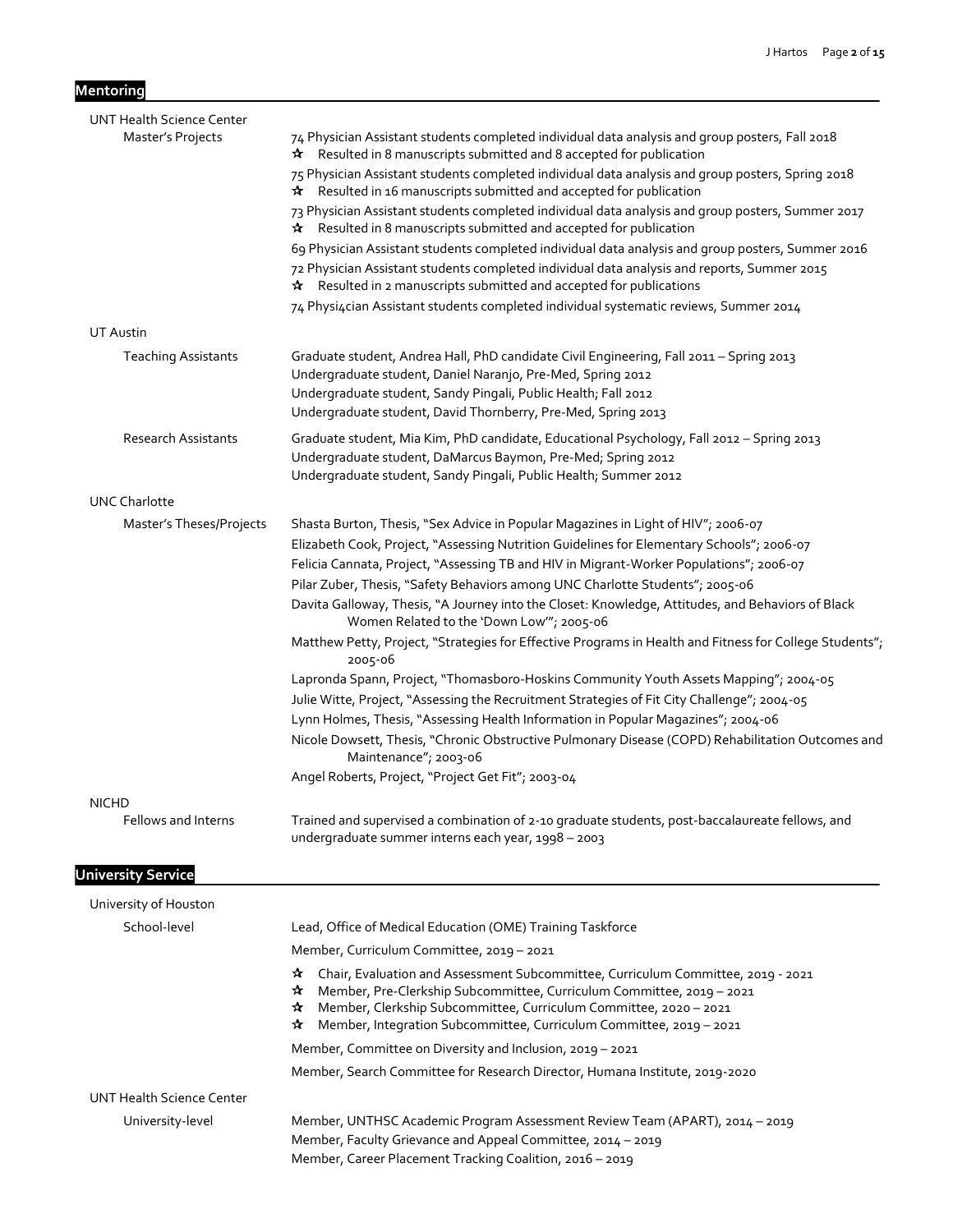| School-level                   | Member, SHP Promotion and Tenure Committee, 2015 - 2019                                                                                                                                                                                                                                                                                                                                                                                                                                                                                                                                                                                                                                                |
|--------------------------------|--------------------------------------------------------------------------------------------------------------------------------------------------------------------------------------------------------------------------------------------------------------------------------------------------------------------------------------------------------------------------------------------------------------------------------------------------------------------------------------------------------------------------------------------------------------------------------------------------------------------------------------------------------------------------------------------------------|
| Department-level               | Interim Director of Academic Education, 2017<br>Chair, Performance Enhancement Committee, 2013 - 2019<br>Chair, PA Studies Admissions Committee, 2014 - 2019<br>Coordinator of Research and Evaluation, 2013 - 2019                                                                                                                                                                                                                                                                                                                                                                                                                                                                                    |
| <b>UT Austin</b>               |                                                                                                                                                                                                                                                                                                                                                                                                                                                                                                                                                                                                                                                                                                        |
| University-level               | Member, Consortium of Academic Support Programs (CASP); 2010 - 2011<br>Chair, Assessment subcommittee; Consortium of Academic Support Programs (CASP); 2011<br>Member, Research and Policy Analysis Consortium (RPAC); 2010 - 2011                                                                                                                                                                                                                                                                                                                                                                                                                                                                     |
| College-level                  | Member, College Readiness Initiative; 2011 - 2012                                                                                                                                                                                                                                                                                                                                                                                                                                                                                                                                                                                                                                                      |
| <b>UNC Charlotte</b>           |                                                                                                                                                                                                                                                                                                                                                                                                                                                                                                                                                                                                                                                                                                        |
| University-level               | Department Representative, Faculty Council; 2004 - 2008<br>Coordinator, Health Communications Forum Listserv; 2004 - 2005                                                                                                                                                                                                                                                                                                                                                                                                                                                                                                                                                                              |
| College-level                  | Member, Research Advisory Committee; 2004 - 2005                                                                                                                                                                                                                                                                                                                                                                                                                                                                                                                                                                                                                                                       |
| Department-level               | Undergraduate Program Coordinator<br>* Minor in Interdisciplinary Health Studies (IDHS); 2004 - 2008<br>Bachelor of Science in Public Health (BSPH); 2005 - 2008<br>☆<br>Chair, Bachelor of Science in Public Health (BSPH); 2005 - 2008<br>Admissions Committee; 2007-2008<br>Member, Curriculum Committee; 2005 - 2008<br>Member, Public Health Program Governance Committee; 2007 - 2008                                                                                                                                                                                                                                                                                                            |
| <b>Search Committees</b>       | Chair, Assistant/Associate Professor in Health Administration; 2006 – 2007<br>Member, Assistant/Associate Professor in Health Administration; 2005 - 2006<br>Chair; Assistant/Associate Professor in Public Health; 2004 - 2005                                                                                                                                                                                                                                                                                                                                                                                                                                                                        |
| <b>Professional Activities</b> |                                                                                                                                                                                                                                                                                                                                                                                                                                                                                                                                                                                                                                                                                                        |
| Associations                   | Association of American Medical Colleges (AAMC): 2019 - 2021<br>Physician Assistant Education Association (PAEA); 2013 - 2019<br>American Academy of Health Behavior (AAHB)<br>$\mathbf{\hat{x}}$ Invited member 2006 - 2011<br>Transportation Research Board (TRB), The National Academies of Science, Engineering, and Medicine<br>Invited member, Committee on Alcohol Other Drugs; Appointment term 2001 – 2004<br>₩<br>Invited member, Committee on Operator Education/Regulation; Appointment term 2004 - 2010<br>₩<br>Society for Prevention Research (SPR); 1999 - 2003<br>Society for Adolescent Research (SRA); 1997 - 1999<br>Society for Research on Child Development (SRCD); 1995 - 1999 |
|                                |                                                                                                                                                                                                                                                                                                                                                                                                                                                                                                                                                                                                                                                                                                        |
| <b>Grants and Contracts</b>    |                                                                                                                                                                                                                                                                                                                                                                                                                                                                                                                                                                                                                                                                                                        |

Recent Grant Activity: Co-author of Grant Proposals (reverse chronological order): Awarded

- PI Dr. Janice Knebl, UNTHSC; Health Resources and Services Administration (HRSA), Geriatrics Workforce Enhancement Program, 2019-2024
- PI Dr. Janice Knebl, UNTHSC; Health Resources and Services Administration (HRSA), Geriatrics Workforce Enhancement Program Extension, 2019
- South Asian Institute (SAI), UT Austin; Title VI federal funding, National Resource Centers and Foreign Language and Area Studies Fellowships Programs, 2018-2022
- Center for European Studies (CES), UT Austin; Title VI federal funding, National Resource Centers and Foreign Language and Area Studies Fellowships Programs, 2018-2022
- Center for Open Educational Resources and Language Learning (COERLL), UT Austin; Title VI federal funding, Language Resource Centers, 2018-2022
- PI Dr. Janice Knebl, UNTHSC; Health Resources and Services Administration (HRSA), Geriatrics Workforce Enhancement Program, 2015-2018
- Center for European Studies (CES), UT Austin; European Union Centers of Excellence in the United States, 2015
- Center for European Studies (CES), UT Austin; Title VI federal funding, National Resource Centers and Foreign Language and Area Studies Fellowships Programs, 2014-2018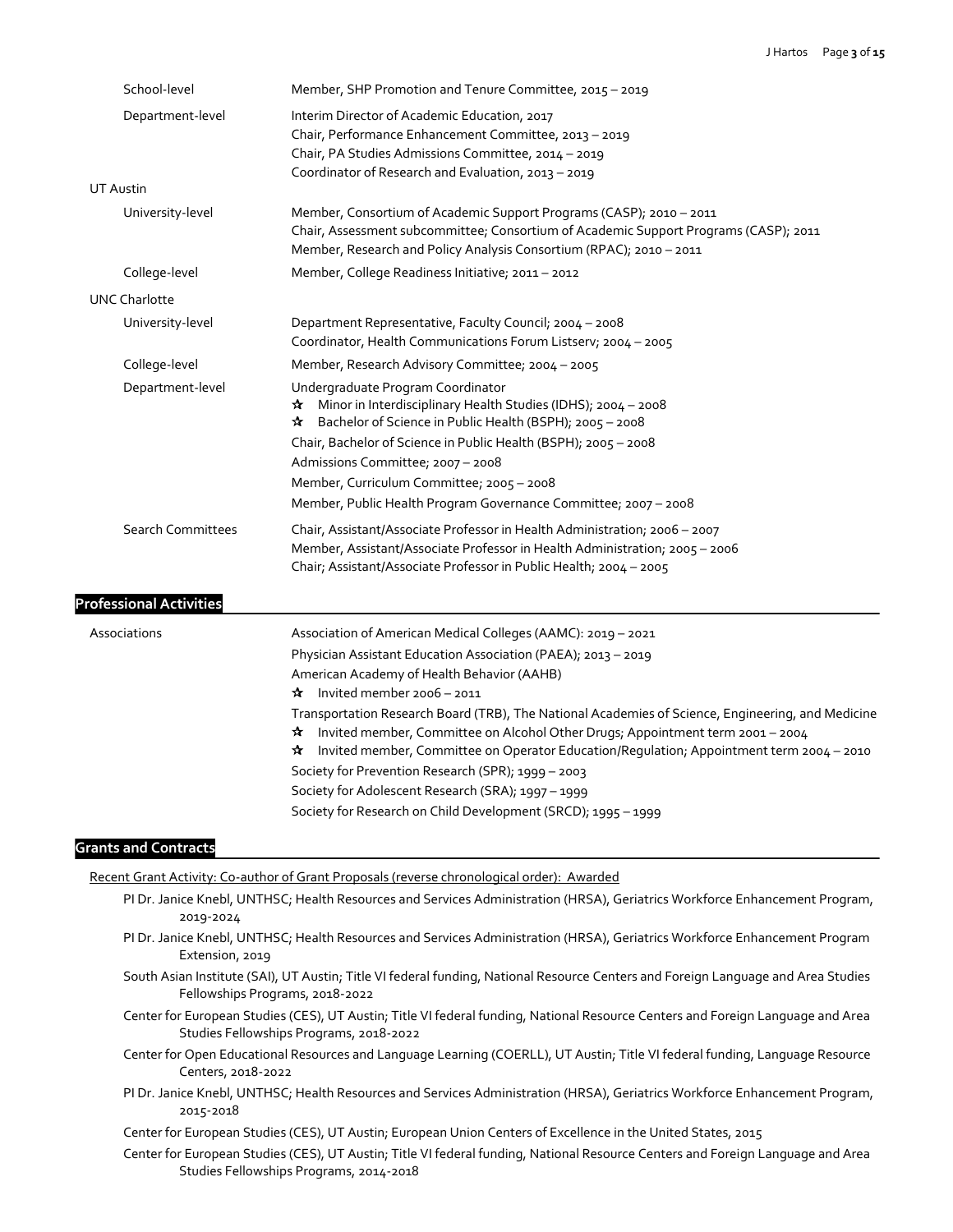- South Asian Institute (SAI), UT Austin; Title VI federal funding, National Resource Centers and Foreign Language and Area Studies Fellowships Programs, 2014-2018
- Russian, Eastern European and Eurasian Studies (CREEES), UT Austin; Title VI federal funding, National Resource Centers and Foreign Language and Area Studies Fellowships Programs, 2014-2018
- TLL Institute of Latin American Studies (LLILAS), UT Austin; Title VI federal funding, National Resource Centers and Foreign Language and Area Studies Fellowships Programs, 2014-2018
- Center for Middle Eastern Studies (CMES); Title VI federal funding, National Resource Centers and Foreign Language and Area Studies Fellowships Programs, 2014-2018

Recent Grant Activity: Co-author of Grant Proposals (reverse chronological order): Submitted

- PI Dr. Nicoleta Bugnariu, Department of Defense Defense (DOD), Health Program Congressionally Directed Medical Research Programs Peer Reviewed Orthopaedic: Research Program Clinical Trial Award, 2017
- PI Dr. Lisa Nash, UNTHSC; HRSA Primary Care Workforce Training Enhancement Program, 2016-2019
- PI Dr. Metin Yavuz, UNTHSC; National Institute of Diabetes, Digestive, and Kidney Disease (NIDDK), 2016-2018
- PI Dr. Metin Yavuz, UNTHSC; American Diabetes Association, Innovative Clinical or Translational Science Award, 2016

#### Grant-funded Role: Project Evaluator

- PI Dr. Janice Knebl, UNTHSC; HRSA funding, Geriatrics Workforce Enhancement Program, 2019-2024
- PI Dr. Janice Knebl, UNTHSC; HRSA funding, Geriatrics Workforce Enhancement Program Extension, 2019
- PI Dr. Janice Knebl, UNTHSC; HRSA funding, Geriatrics Workforce Enhancement Program, 2015-2018
- Center for European Studies (CES), UT Austin; Title VI federal funding, National Resource Centers and Foreign Language and Area Studies Fellowships Programs, 2014-2018
- South Asian Institute (SAI), UT Austin; Title VI federal funding, National Resource Centers and Foreign Language and Area Studies Fellowships Programs, 2014-2018
- Russian, Eastern European and Eurasian Studies (CREEES), UT Austin; Title VI federal funding, National Resource Centers and Foreign Language and Area Studies Fellowships Programs, 2014-2018
- TLL Institute of Latin American Studies (LLILAS), UT Austin; Title VI federal funding, National Resource Centers and Foreign Language and Area Studies Fellowships Programs, 2014-2018
- Center for Middle Eastern Studies (CMES); Title VI federal funding, National Resource Centers and Foreign Language and Area Studies Fellowships Programs, 2014-2018
- Center for Open Educational Resources and Language Learning (COERLL), UT Austin; Title VI federal funding, Language Resource Centers, 2014-2018
- Center for European Studies (CES), UT Austin; Title VI federal funding, National Resource Centers and Foreign Language and Area Studies Fellowships Programs, 2010-2014
- South Asian Institute (SAI), UT Austin; Title VI federal funding, National Resource Centers and Foreign Language and Area Studies Fellowships Programs, 2010-2014

#### Grant-funded Role: Principle Investigator

- The Effectiveness of Interventions to Increase Parental Management of Teen Driving; Preusser Research Group (\$36,653); 2005- 06 Evaluation of the Family Guide to Teen Driving; Centers for Disease Control and Prevention (CDC) No. 200-2005-M-13176 (\$49,838); 2005-06
- Analyses of Data from Young Drivers Intervention Study; NICHD No. 263-MD-509689 (\$20,365); 2005
- Montana Teen Driver Training Study; Western Transportation Institute, Montana State University No. G283-05-W0434 (\$8,500); 2005
- Increasing Parent Involvement in Driver Education in Montana: Needs Assessment; College of Health and Human Services, University of North Carolina at Charlotte (\$7,000); 2004-05
- Recipient, Faculty Grants Program for General Education; University of North Carolina at Charlotte (\$2000); 2004
- Analyses of Data from Young Drivers Intervention Study; NICHD No. 263-MD-409763 (\$16,787); 2004
- Driving Experience among University of North Carolina at Charlotte Freshmen; Junior Faculty Grant, University of North Carolina at Charlotte (\$6,000); 2004-05
- New Driver Study: The Effect of Parent Behaviors on Teen Driving; NICHD (\$25,000); 1997-2000
- A Survey of Risky Driving Among Young Drivers; National Institute for Child Health and Human Development (NICHD; \$16,000); 1996-99

# Grant-funded Role: Co-Investigator

Preventing Aggression among Early Adolescents; NICHD (\$3.5 million); 2002-06 Maryland Young Driver Intervention Study; NICHD (\$120,000); 2001-03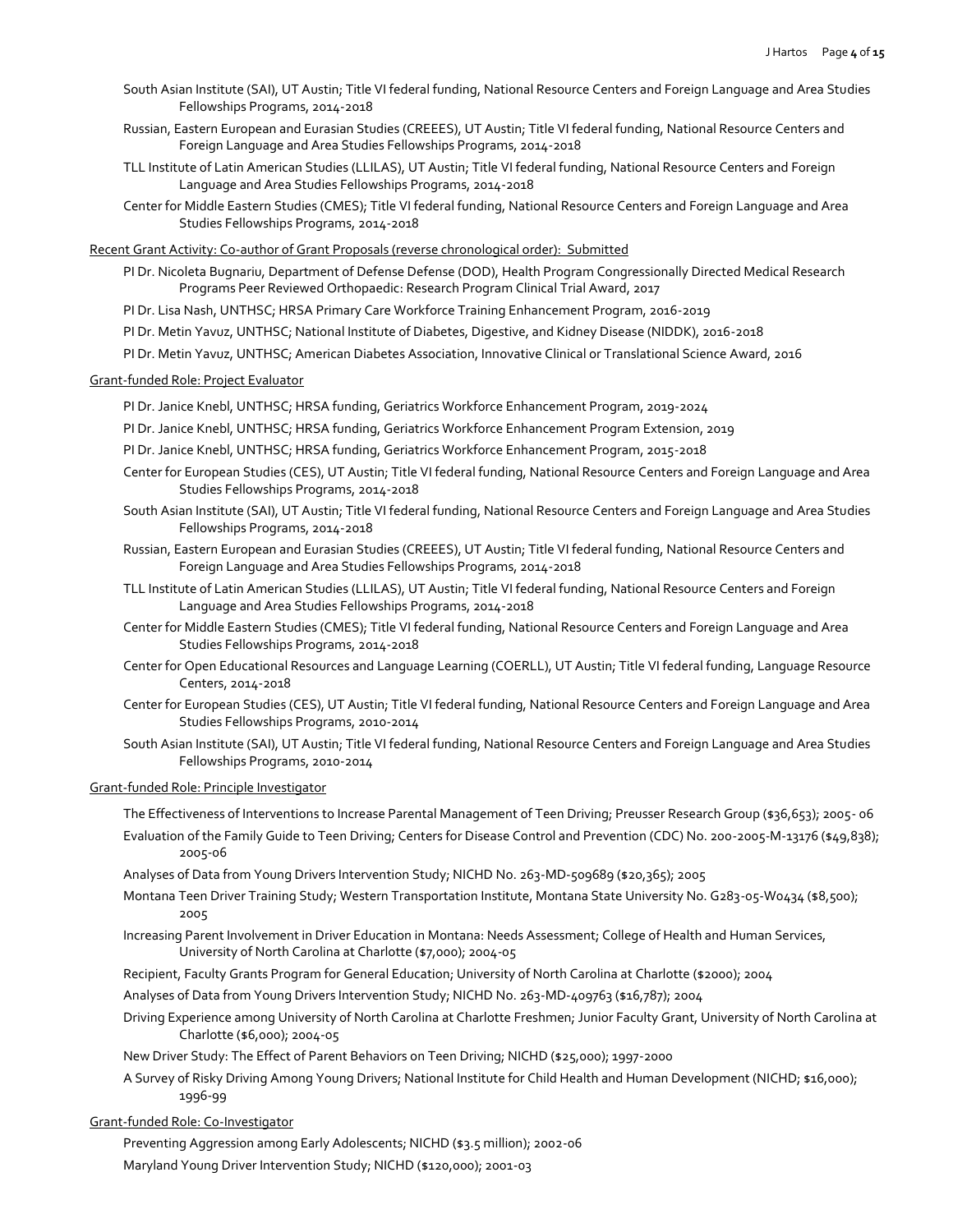Violence Prevention among High Risk Youth; Maternal and Child Health Bureau (MCHB; \$650,000); 1999-2004

Young Driver Intervention Study: A Randomized Trial; NICHD No. 1-HD-8-3285 (\$3.5 million); 1998-2005

A Survey of Risky Driving Among Young Drivers; National Institute for Child Health and Human Development (NICHD; \$16,000); 1996-99

# **Publications**

#### Peer-reviewed Journal Articles (chronological order)

- 1. Hartos JL, Power TG. (1997). Mothers' awareness of their early adolescents' stressors: Relation between awareness and adolescent adjustment. Journal of Early Adolescence, 17(4), 371-389.
- 2. Hartos JL, Eitel P, Haynie DL, Simons-Morton BG. (2000). Can I take the car? Relations among parenting practices and adolescent problem driving practices. Journal of Adolescent Research, 15(3), 352-367.
- 3. Hartos JL, Power TG. (2000). Association between mother and adolescent reports for assessing relations between parentadolescent communication and adolescent adjustment. Journal of Youth and Adolescence, 29(4), 441-450.
- 4. Hartos JL, Power TG. (2000). Relations among single-mothers' awareness of their adolescents' stressors, mother- adolescent communication, maternal monitoring, and adolescent adjustment. Journal of Adolescent Research,15(5), 546-563.
- 5. Hartos JL, Eitel P, Simons-Morton BG. (2001). Do parent-imposed delayed licensure and restricted driving reduce risky driving behaviors among newly-licensed teens? Prevention Science, 2(2), 113-122.
- 6. Hartos JL, Nissen WJ, Simons-Morton BG. (2001). Acceptability of the Checkpoints parent-teen driving agreement: Pilot test. American Journal of Preventive Medicine, 21(2), 1-4.
- 7. Hartos JL, Eitel P, Simons-Morton BG. (2002). Parenting practices and adolescent risky driving: A three-month prospective study. Health Education and Behavior, 29(2), 194-206.
- 8. Beck KH, Hartos JL, Simons-Morton BG. (2002). Teen driving risk: The promise of parental influence and public policy. Health Education and Behavior, 29(1), 71-82.
- 9. Simons-Morton BG, Hartos JL, Leaf WA. (2002). Promoting parental management of teen driving. Injury Prevention, 8(supplement II), 24-38.
- 10. Simons-Morton BG, Hartos JL. (2003). How well do parents manage young driver crash risks? Journal of Safety Research, 34, 91- 97.
- 11. Simons-Morton BG, Hartos JL, Beck KH. (2003). The persistence of effects of a brief intervention on parental restrictions of teen driving privileges. Injury Prevention, 9(2), 142-146.
- 12. Simons-Morton BG, Hartos JL. (2003). Improving the effectiveness of countermeasures to prevent motor vehicle crashes among young drivers. American Journal of Health Education, 34(5), 357-361.
- 13. Beck KH, Shattuck T, Raleigh R, Hartos JL. (2003). Does graduated licensing empower parents to place greater restrictions on their newly licensed teens' driving? Health Education and Behavior, 30(6), 695-708.
- 14. Simons-Morton BG, Hartos JL, Haynie DL. (2004). Prospective analysis of peer and parent influences on minor aggression among early adolescents. Health Education Behavior, 31(1), 22-33.
- 15. Simons-Morton BG, Hartos JL, Beck KH. (2004). Increased parent limits on teen driving: Positive effects from a brief intervention administered at the Motor Vehicle Administration. Prevention Science, 5(2), 101-111.
- 16. Hartos JL, Beck KH, Simons-Morton BG. (2004). Parents' intended limits on adolescents' approaching unsupervised driving. Journal of Adolescent Research, 19(5), 591-606.
- 17. Hartos JL, Shattuck T, Simons-Morton BG, Beck KH. (2004). An in-depth look at parent-imposed driving rules: Their strengths and weaknesses. Journal of Safety Research, 35, 547-555.
- 18. Hartos JL, Simons-Morton BG, Beck KH, Leaf WA. (2005). Parent-imposed limits on high-risk adolescent driving: Are they stricter with graduated driver licensing? Accident Analysis Prevention, 37(3), 557-562.
- 19. Simons-Morton BG, Hartos JL, Leaf WA, Preusser DF. (2005). The persistence of effects of the Checkpoints Program on parental restrictions on teen driving privileges. American Journal of Public Health, 95(3), 447-452.
- 20. Beck KH, Hartos JL, Simons-Morton BG (2005). Parent-teen disagreement of parent-imposed restrictions on teen driving after 1 month of licensure: Is discordance related to risky teen driving? Prevention Science, 6(3), 177-185.
- 21. Beck KH, Hartos JL, Simons-Morton BG (2006). Relation of parent-teen agreement on restrictions to teen driving over 9 months. American Journal of Health Behavior, 30(5), 533-543.
- 22. Simons-Morton BG, Hartos JL, Leaf W A, Preusser DF. (2006a). Parents' limits on novice young drivers: Cognitive mediation of the effect of persuasive materials. Journal of Adolescent Research, 21(1), 83-105.
- 23. Simons-Morton BG, Hartos JL, Leaf WA, Preusser DF. (2006b). The effects of the Checkpoints Program on parent- imposed driving limits and crash outcomes among Connecticut novice teen drivers at 6-months post-licensure. Journal of Safety Research, 37(1), 9-15.
- 24. Williams AF, Leaf WA, Simons-Morton BG, Hartos JL. (2006a). Vehicles driven by teenagers in their first year of licensure. Traffic Injury Prevention, 7, 23-30.
- 25. Simons-Morton BG, Hartos JL, Leaf WA, Preusser DF. (2006c). The effect on teen driving outcomes of the Checkpoints Program in a state-wide trial. Accident Analysis Prevention, 38(5), 907-912.
- 26. Simons-Morton BG, Hartos JL, Leaf, WA, Preusser, DF. (2006d). Do recommended driving limits affect tickets and crashes during the first year of teen independent driving? Traffic Injury Prevention, 7(3), 238-247.
- 27. Williams AF, Leaf WA, Simons-Morton BG, Hartos JL. (2006b). Parents' views of teen driving risks, the role of parents, and how they plan to manage the risks. Journal of Safety Research, 37(3), 221-226.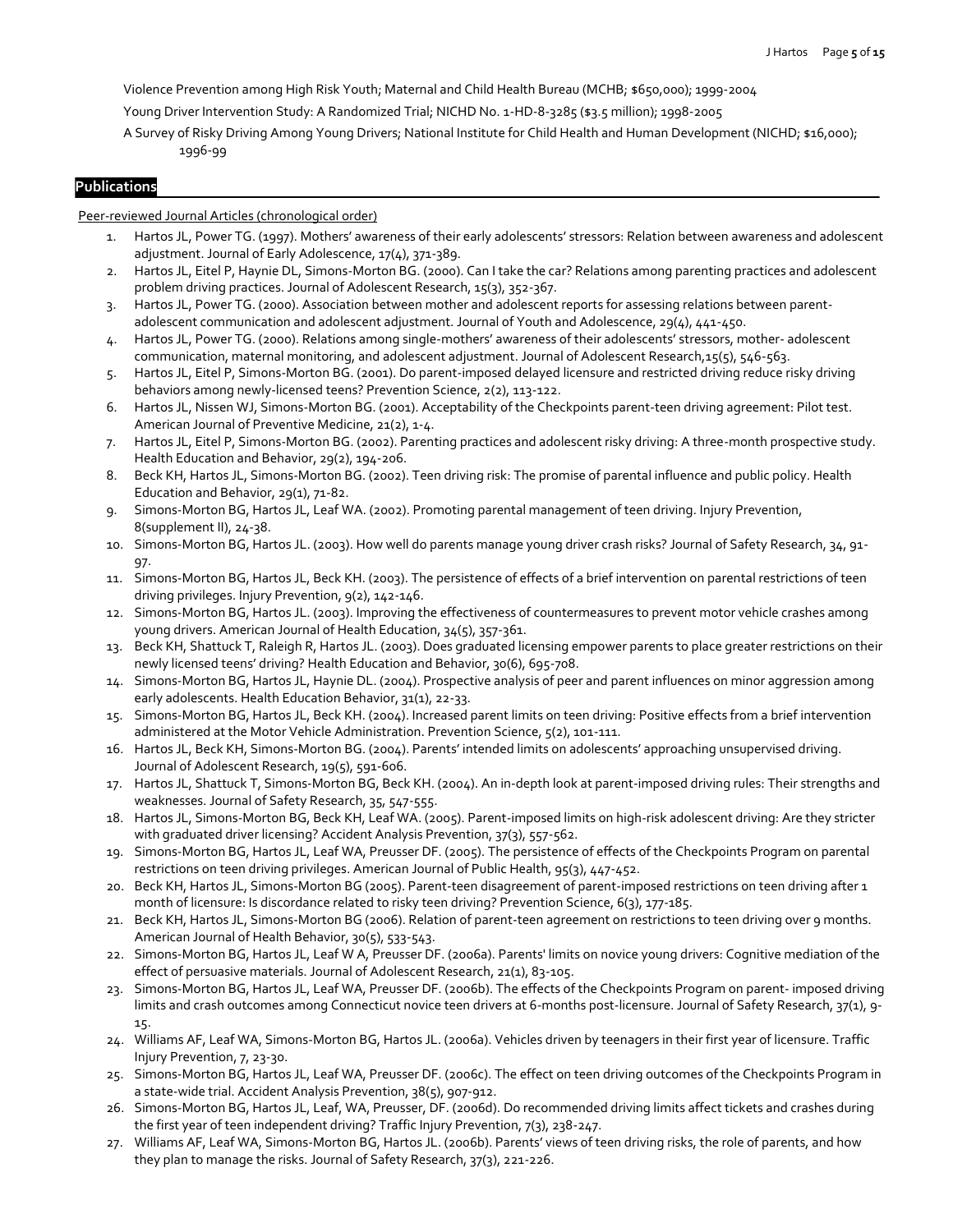- 28. Hartos JL, Huff DC. (Spring 2006). To what extent are rural parents involved and willing to be involved in driver education? The Chronicle (publication of ADTSEA), 3-8.
- 29. Ouimet MC, Williams A, Simons-Morton B, Leaf W, Preusser D, Hartos J, Noelcke E. (2008). Predictors and correlates of teenagers' safety belt use during the first year of licensure. Traffic Injury Prevention, 9(1), 1-10.
- 30. Leaf WA, Simons-Morton BG, Hartos JL, Shabonova Northrup V. (2008). Driving miles estimates by teen drivers: How accurate are they? Injury Prevention, 14(1), 59-61.
- 31. Hartos JL, Huff DC. (2008). Parent attitudes toward integrating parent involvement into teenage driver education courses. Traffic Injury Prevention 9(3), 3-8.
- 32. Adams L, Lavery LA, Garrett A, Nichols C, Hartos J, Yavuz M. (2016). How valuable is thermal data in identifying diabetic foot ulcers? Revisiting temperature as a clinical tool. Diabetes, 65(S1), A37.
- 33. Yavuz M, Ersen A, Hartos J, Schwarz B, Garrett AG, Lavery LA, Wukich DK, Adams LS. (2017). Plantar shear stress in individuals with a history of diabetic foot ulcer: An emerging predictive marker for foot ulceration. Diabetes Care, 40(2), https://doi.org/10.2337/dc16-2204.
- 34. Nordon-Craft A, Schwarz B, Kowalewski V, Hartos J, Severance, J, Bugnariu N. (2017). Service-learning enhances physical therapy students' ability to examine fall risk in older adults. Journal of Allied Health, 46(3), 51E-58E.
- 35. Kowalewski V, Patterson R, Hartos J, Bugnariu N. (2018). Hearing loss contributes to balance difficulties in both younger and older adults. Journal of Preventive Medicine, 3(2), 12. doi: 10.21767/2572-5483.100033.
- 36. Yavuz M, Ersen A, Hartos J, Lavery LA, Wukich DK, Hirschman GB, Armstrong DG, Quiben MQ, Adams LS. (in press). Temperature as a causative factor in diabetic foot ulceration: A call to revisit ulcer pathomechanics. Journal of the American Podiatric Medical Association. doi: 10.7547/17-131
- 37. Knebl JA, Severance JJ, Hartos JL. (2019). Interprofessional education and training to expand the geriatrics workforce. HSOA Journal of Gerontology and Geriatrics, 5, 3. doi: 10.24966/GGM-8662/100030

#### Physician Assistant Student Published Manuscripts in Peer-reviewed Journals (chronological order)

- 1. Thomas KM, Redd LA, Wright JD, Hartos JL. (2017). Sleep and mental health in the general population of elderly women. The Journal of Primary Prevention, 38(5), 495-503. doi: 10.1007/s10935-017-0484-5.
- 2. Hernandez SL, Banks HE, Bailey AE, Bachman MJ, Kane J, Hartos JL. (2017). Relations among chewing tobacco, cigarette smoking, and chronic health conditions in adult males less than 45 years of age. The Journal of Primary Prevention 38(5), 505-514. doi: 10.1007/s10935-017-0485-4.
- 3. Alarcon A, Swartzentruber V, Vaswani R, Chua J, Holmes V, Hartos JL. (2017). Does general health differ by healthcare access in diabetic females ages 30 – 50? Journal of Preventive Medicine, 2(3), 7. doi: 10.21767/2572-5483.100017.
- 4. Hassan-Hussein A, Hatfield L, Valdez B, Hartos JL. (2017). Current physical activity levels may not be a protective factor for cognitive decline in women ages 55 to 64. Journal of Preventive Medicine, 2(3), 8. doi: 10.21767/2572-5483.100018.
- 5. Bram HJ, Frauendorfer M, Spencer S, Hartos JL. (2017). Does the prevalence of skin cancer differ by metropolitan status for males and females in the United States? Journal of Preventive Medicine, 2(3), 9. doi: 10.21767/2572-5483.100019.
- 6. Knickerbocker JA, McElroy JC, Hartos JL. (2017). Assessing the relationship between current mental health, health conditions, and activity limitations in veterans aged 25 and older in the general population. Journal of Preventive Medicine, 2(3), 10. doi: 10.21767/2572-5483.100020.
- 7. Thornton CA, Lutes DK, Norman KM, Hartos JL. (2017). Does mental health differ by ethnicity/race in post-myocardial infarction (MI) females ages 50 years and older? Journal of Preventive Medicine, 2(3), 11. doi: 10.21767/2572-5483.100021.
- 8. Homeyer, S, Hartos JL, Lueg, H, Moore, J, Stafford, P. (2018). Is alcohol use related to high cholesterol in premenopausal women aged 40-51 years old? Journal of Preventive Medicine, 3(3), 3. doi: 10.21767/2572-5483.100024.
- 9. Gilchrist DN, Wrzesinski LD, Schultz BJ, Kenya LS, Hartos JL. (2018). Does general, physical and mental health differ by healthcare coverage or healthcare cost for middle-aged females? Journal of Preventive Medicine, 3(1), 5. doi: 10.21767/2572-5483.100026
- 10. Goodell HE, Van Noy AE, Zarker KM, Kotulek SR, Diver TE, Hartos JL. (2018). Does alcohol misuse differ by gender and veteran status in adults ages 25 and older? Journal of Preventive Medicine, 3(1), 7. doi: 10.21767/2572-5483.100028.
- 11. Bowman M, Moore H, Allen M, Gonzales TP, McGuffee A, Hartos JL. (2018). Does general health differ by routine checkup in diabetic, middle-aged females? Journal of Health Care and Prevention, 1, 103.
- 12. Dainty MA, Weise LJ, Story SE, Dempsey BL, Thompson F, Hartos JL. (2018). Does alcohol use differ by metropolitan status in young adult females in the United States general population? Journal of Health Care and Prevention, 1, 104.
- 13. Jamieson SR, Swickard SM, Cahill AL, Powell SS, Samuels K, Hartos JL. (2018). Is mental health related to ethnicity/race and income in middle-aged females in the general U.S. population? Frontiers in Women's Health, 3(3), 1-5. doi: 10.15761/FWH.1000148.
- 14. Roman ME, Thornhill KF, Rozell LA, Callahan JP, Reynolds JO, Hartos JL. (2018). Is sleep related to mental health in middle-aged males and females in the general population? Journal of Primary Health Care and General Practice, 2(2), 017.
- 15. Knutson KP, Stellato JM, Vogler KR, Whorley JB, Holmes V, Hartos JL. (2018). Does COPD differ by veteran status in males 50-79 years of age? Diseases and Disorders, 2(1), 1-5. doi: 10.15761/JDD.1000109
- 16. Mankus KE, McMahon MN, Morgan ME, O'Rourke VL, Hartos JL. (2018). Does tobacco use differ by metropolitan status among young adults ages 18-34? Journal of Preventive Medicine, 3(3), 16. doi: 10.21767/2572-5483.100037.
- 17. Graham EK, Alden BL, Kaur H, Wingo AR, Hartos JL. (2018). Does sleep duration differ by diabetes status in middle-aged adults? Journal of Preventive Medicine, 3(3), 17. doi: 10.21767/2572-5483.100038.
- 18. Boulom A, Siegel J, Diver T, Hartos JL, Ashworth KM, Burns, JM. (2018). Does alcohol misuse differ by veteran and gender status for young and middle-aged adults in the general population? Journal of Preventive Medicine, 3(3), 18. doi: 10.21767/2572- 5483.100039.
- 19. Shropshire ML, Torre JJ, Zeitz EL, Fuller AM, Hartos JL. (2018). Mental health and obesity: Are they related in young adult, middleaged, and older adult females in the general population? Journal of Preventive Medicine, 3(3), 19. doi: 10.21767/2572-5483.100040.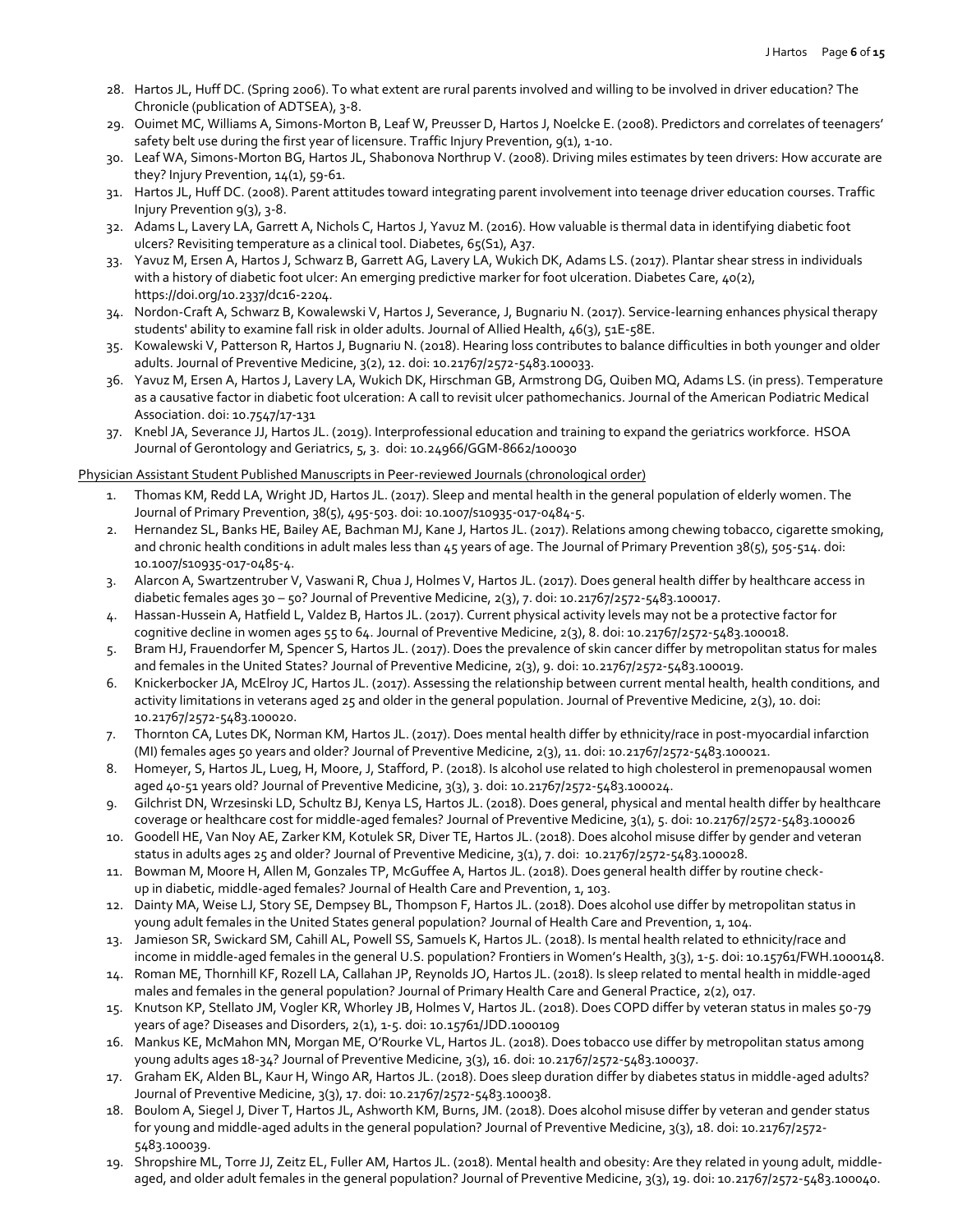- 20. Friesenhahn LM, Ramsey JC, Sdao AC, Warner MA, Hartos JL. (2018, when released). Is mental health status related to alcohol use in pregnant women? Edorium Journal of Maternal and Child Health, 3, 100006M01LF2018.
- 21. Mathew M, Amir R, Alford HE, Mohan S, Hartos JL. (2018). Is alcohol use related to obesity in middle aged males in the general population? Journal of Preventive Medicine, 3(3), 20.
- 22. Forsberg JM, Flores AM, Plec AA, Vincent SK, Hartos JL. (2018). Relations between diabetes status, comorbid conditions, and current mental health in older adult females. Mental Health in Family Medicine, 13, 715-719.
- 23. Enzor AM, Etzel AG, Lau EA, Vertin GB, Hartos JL. (2018). Is weight status related to current mental health in young adult females in the general population? Mental Health in Family Medicine, 13, 720-724.
- 24. Huang MT, Allen AR, Graff LM, Berrier MC, Hartos, JL, (2018). Is health status related to healthcare access in diabetic females age 45-79? Mental Health in Family Medicine, 13, 757-762.
- 25. Camacho GY, Brion AB, Comrie JJ, Michalak GR, Mott, JC, Hartos JL. (2018). Does health status differ by number of health conditions and use of special equipment in veterans ages 35-64 in the general population? Journal of Primary Health Care and General Practice, 2(2), 018.
- 26. Brown EB, Pryor MA, Ruder BR, Ho BN, Barron KW, Hartos JL. (2018). Does physical health differ by weight status in older adult females with coronary heart disease (CHD)? Frontiers in Women's Health, 3(3), 1-4. doi:10.15761/IOD.1000150.
- 27. Shaffer SE, Shaffer KJ, Perryman KD, Patterson JK, Hartos JL. (2019). Does mental health differ by alcohol use in elderly male veterans? Gerontology and Geriatric Medicine, 5, 1-8. doi: 10.1177/2333721419837803
- 28. Liu D, Younger E, Baker S, Touch S, Willmoth T, Hartos JL. (2019). Does current general mental health status relate to current smoking status in pregnant women? Journal of Pregnancy, 2019, 1-5. doi[: https://doi.org/10.1155/2019/7801465](https://doi.org/10.1155/2019/7801465)
- 29. Mueller AL, Munoz B, Ranous RL, Laiseca-Ruiz I, Hartos JL. (2019). Relations between obesity and asthma in young adult females. Frontiers in Women's Health, 4(1), 1-4. doi: 10.15761/FWH.1000161
- 30. Macke L, Chen G, McCloskey S, Rostami S, Samuels K, Hartos JL. (2019). The relationship between general mental health and number of health conditions in middle-aged females in the general U.S. population. Frontiers in Women's Health, 4(2), 1-4. doi: 10.15761/FWH.1000163
- 31. Sanders, AK, Washburn LJ, Clifton CF, Story, J, Castillo JG, Hartos JL. (2019). Does current mental and physical health status differ by current physical activity level in Hispanic females ages 25- 44 in the general U.S. population? Frontiers in Women's Health, 4(2), 1-4. doi: 10.15761/FWH.1000164
- 32. Garrett MR, Leveling KB, Luckemeyer TM, Moore MF, Mott JC, Hartos JL. (2019). Relationship between general mental health and physical activity levels in young-adult male veterans. Mental Health in Family Medicine, 15, 831-833.
- 33. Julius JK, Fernandez CK, Grafa AC, Rosa PM, Hartos JL. (2019). Daily fruit and vegetable consumption and diabetes status in middle-aged females in the general U.S. population. SAGE Open Medicine, 7, 1-6. doi: 10.1177/2050312119865116
- 34. Abell LP, Tanase KA, Gilmore ML, Winnicki AE, Holmes VL, Hartos JL. (2019). Do physical activity levels differ by number of children at home in women ages 25-44 in the general population? Women's Health, 15, 1745506519871186. doi: 10.1177/1745506519871186
- 35. McGuffee A, Chillag K, Johnson A, Richardson R, Williams H, Hartos J. (2020). Effects of routine check-ups and chronic conditions on middle-aged patients with diabetes. Advances in Preventive Medicine, 2020, Article ID 4043959. https://doi.org/10.1155/2020/4043959 .

#### Manuscripts under Review (chronological order)

1. N/A

# Book Chapters (chronological order)

- 1. Simons-Morton BG., Hartos JL. (2002). Application of the authoritative parenting model to adolescent health behavior. In R. DiClemente, R. Crosby, M. Kegler (Eds.) Emerging Theories in Health Promotion Practice and Research. Jossey-Bass: San Francisco.
- 2. Hartos, JL, Simons-Morton BG. (2006). Parents and their newly licensed teen drivers: Promoting parent management of novice teen driving. In D. M. Devore (Ed.) New Developments in Parent-Child Relations (Chapter 11; pp. 284-302). Nova Science Publishers, Inc: Hauppauge, NY.
- 3. Hartos, JL, Huff DC (2007). Changing the culture of teen driving: Integrating parent involvement and driver education (chapter II). In E. B. Darlon (Ed.) Adolescent Behavior Research Advances. Nova Science Publishers, Inc: Hauppauge, NY.

#### Grant Publications (chronological order)

- 1. Hartos, JL, Williams, J., Cook, E. K. (August 2006). Evaluation of the Family Guide to Teen Driving: Final Report. For Centers for Disease Control and Prevention (CDC) No. 200-2005-M-13176.
- 2. Hartos JL. (August 2007). Secondary Review of Data from "Teen Driver Licensing Program Survey 2005." For Oregon Department of Transportation (ODOT).
- 3. Hartos, JL, Huff, D., Carroll, J. (December 2009). Keep Encouraging Young Driver Safety (KEYS) Pilot Study: Increasing Parental Involvement in Teenage Driving through Driver Education: Final Report. For Montana Department of Transportation (MDOT) No. 8117-37. Available at http://www.mdt.mt.gov/research/projects/planning/keys.shtml

#### Quarterly, Bi-annual, and Annual Grant Reports (reverse chronological order)

- 1. PI Dr. Janice Knebl, UNTHSC; HRSA funding, Geriatrics Workforce Enhancement Program, 2019
- 2. PI Dr. Janice Knebl, UNTHSC; HRSA funding, Geriatrics Workforce Enhancement Program, 2015-2018
- 3. Center for European Studies (CES), UT Austin; Title VI federal funding, National Resource Centers and Foreign Language and Area Studies Fellowships Programs, 2010-2014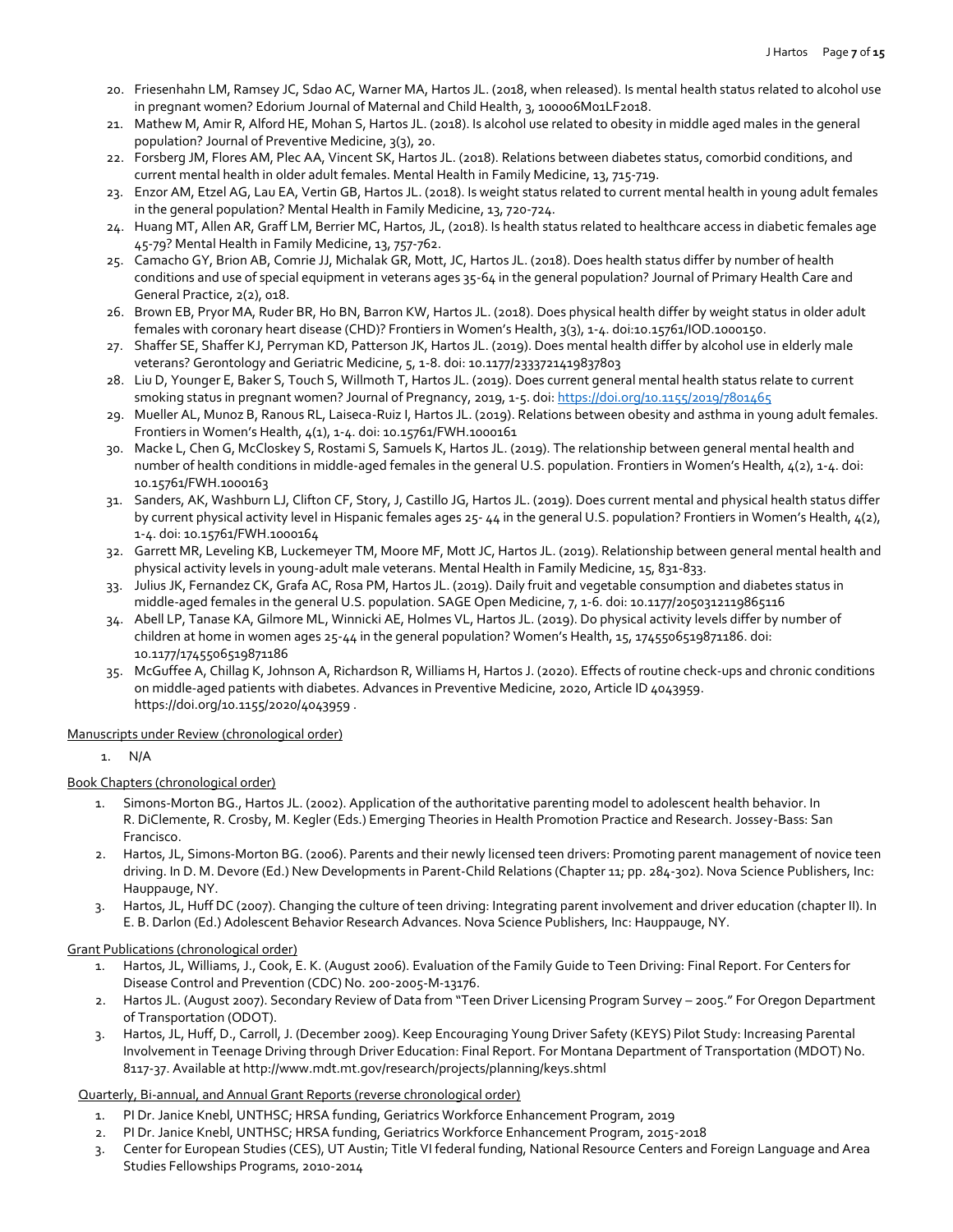- 4. South Asian Institute (SAI), UT Austin; Title VI federal funding, National Resource Centers and Foreign Language and Area Studies Fellowships Programs, 2010-2014
- 5. Center for European Studies (CES), UT Austin; Title VI federal funding, National Resource Centers and Foreign Language and Area Studies Fellowships Programs, 2014-2018
- 6. South Asian Institute (SAI), UT Austin; Title VI federal funding, National Resource Centers and Foreign Language and Area Studies Fellowships Programs, 2014-2018
- 7. Russian, Eastern European and Eurasian Studies (CREEES), UT Austin; Title VI federal funding, National Resource Centers and Foreign Language and Area Studies Fellowships Programs, 2014-2018
- 8. TLL Institute of Latin American Studies (LLILAS), UT Austin; Title VI federal funding, National Resource Centers and Foreign Language and Area Studies Fellowships Programs, 2014-2018
- 9. Center for Middle Eastern Studies (CMES); Title VI federal funding, National Resource Centers and Foreign Language and Area Studies Fellowships Programs, 2014-2018
- 10. Center for Open Educational Resources and Language Learning (COERLL), UT Austin; Title VI federal funding, Language Resource Centers, 2014-2018

#### UT Austin Technical Reports

Time to Degree (chronological order)

- 1. Degree Rates for F04, F05, F06 CNS Freshmen Cohorts (2011). College of Natural Sciences.
- 2. Degree Rates by First Declared Major for Fo4, Fo5, Fo6 CNS Entering Freshmen Cohorts (2011). College of Natural Sciences.
- 3. Time to Degree as Related to Standardized Test Scores and AP Tests (2011). College of Natural Sciences.
- 4. Time to Degree as Related to Predicted, Semester, CNS, and Cumulative GPAs (2011). College of Natural Sciences.
- 5. Time to Degree as Related to Enrollment, Semester Cumulative Hours, and Transfer Credit (2011). College of Natural Sciences.
- 6. Time to Degree as Related to Failing Science and Math Courses and Academic Probation (2011). College of Natural Sciences.
- 7. Time to Degree as Related to "Undeclared" Major and Changing Colleges (2011). College of Natural Sciences.
- 8. Admission Factors Related to CNS Degree by Year 4 and by Year 5 for the Combined CNS Cohorts of Entering Freshmen in Fall 2004, Fall 2005, and Fall 2006 (2011). College of Natural Sciences.
- 9. Four Admission Factors Related to CNS Degree by Year 4 and by Year 5 for the F04-F06 Cohorts and Factors in the F09 and F10 Cohorts (2011). College of Natural Sciences.
- 10. Four Admission Factors by Demographics for F04-F06 Cohorts (2011). College of Natural Sciences.
- 11. Four Admission Factors for the F07\_F12 Cohorts Related to First Choice School (2012). College of Natural Sciences.
- 12. Four Admission Factors for the F07\_F12 Cohorts Related to Historically At-Risk Groups. (2012). College of Natural Sciences.
- 13. Four Admission Factors for the F12 CNS and UGS Admits. (2012). College of Natural Sciences.

Pre-Calculus and Calculus (chronological order)

- 1. ACT SAT Scores and Course Grades in M305G, M408K, M408C from Fall 2006-Spring 2010 (2011). Center for Teaching and Learning.
- 2. ACT SAT Scores and Course Grades in M305G, M408K, M408N, M408C in Fall 2010 (2011). Center for Teaching and Learning.
- 3. ACT, SAT, ALEKS Scores, HS Calculus, and Course Grades in M408K, M408N, M408C in Fall 2010 (2011). College of Natural Sciences. Center for Teaching and Learning.
- 4. ALEKS Scores and Course Grades in M408K, M408N, M408C in Fall 2010 (2011). College of Natural Sciences.
- 5. ALEKS Subscores and Course Grades in M408K, M408N, M408C in Fall 2010 (2011). College of Natural Sciences.
- 6. Course Exam Trajectories and Course Grades in M408K, M408N, M408C in Fall 2009 Fall 2010 (2011). College of Natural Sciences.
- 7. Course Exam Trajectories, HS Calculus, ALEKS Scores, and Course Grades in M408N in Fall 2010 (2011). College of Natural Sciences.
- 8. Additional Services and Course Grades in Math 305G in Fall 2010 (2011). College of Natural Sciences (2011). College of Natural Sciences.
- 9. New QUEST Assignments and Course Grades in Math 305G in Fall 2010 (2011). College of Natural Sciences. (2011). College of Natural Sciences.
- 10. Comparison of Student Performance in F2010 M305G Classes Reports #1&2 (2011). College of Natural Sciences. (2011). College of Natural Sciences.
- 11. Movement from M305G in Fall 2009 to M305G, M408K, M408N,M408C in Spring 2010 and Fall 2010 (2011). College of Natural Sciences.
- 12. Item Difficulty and Discrimination for Math Placement Items Across All Test Takers (2011). College of Natural Sciences. (2011).
- 13. Item Difficulty and Discrimination for Math Placement Items for M305G, M408K, and M408N and by Test 1 Scores in M408K and M408N in Fall 2011 (2011). College of Natural Sciences.
- 14. Item Difficulty and Discrimination for Math Placement Items for M305G, M408K, and M408N and Pass/Fail Course Grade in Fall 2011 (2011). College of Natural Sciences.
- 15. Item Difficulty and Discrimination for Math Placement Items by Pass/Fail Test 1 Scores in M408N in Fall 2012 (2012). College of Natural Sciences.
- 16. Item Difficulty and Discrimination for Math Placement Items by Pass/Fail Course Grades for M305G, M408N, and M408C in Fall 2012 (2013). College of Natural Sciences.

Computer Sciences (chronological order)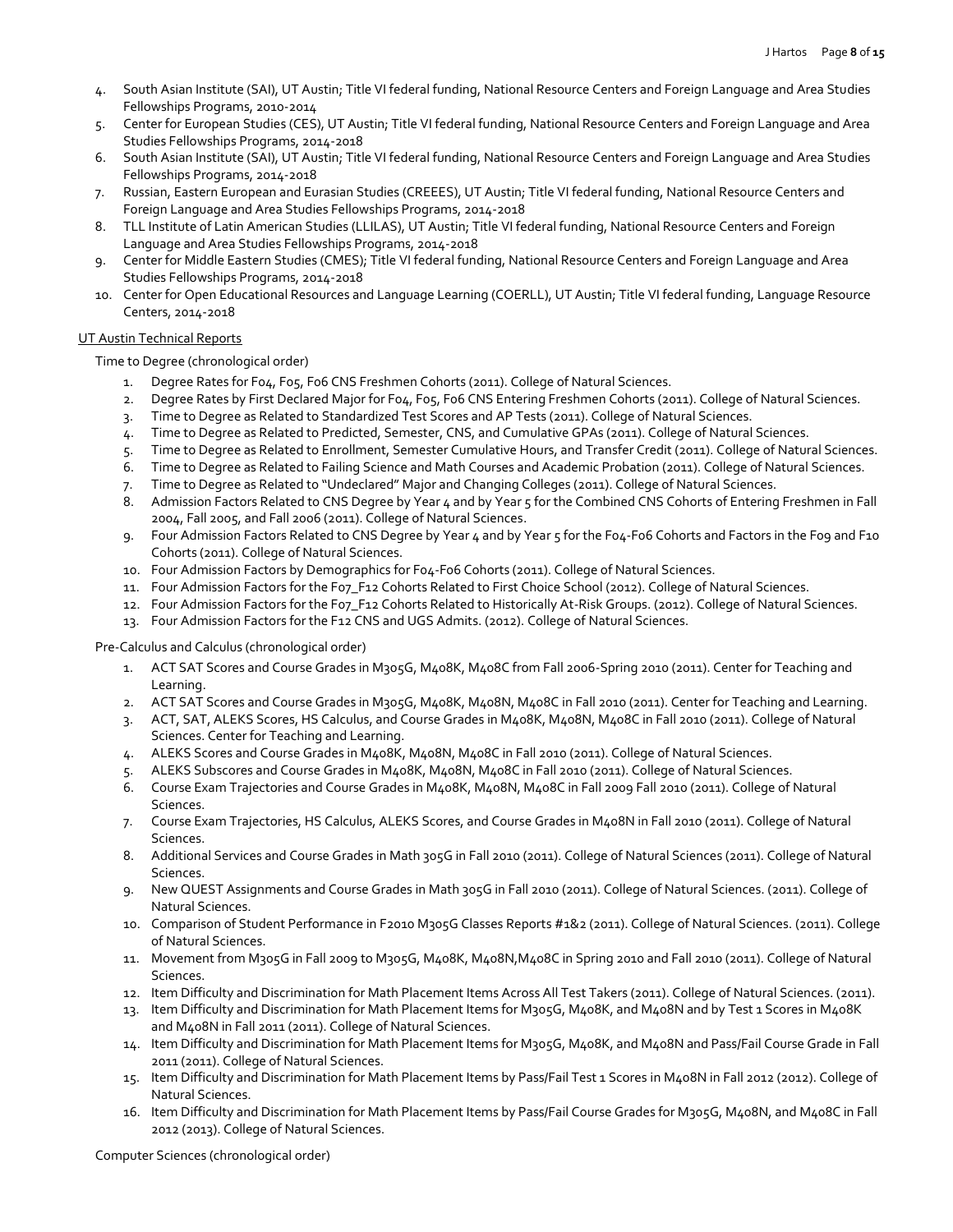- 1. Predicting Pass/Fail Course Grades by Standardized Test Scores for CS312 and CS313K in Fall 2011 (2012). College of Natural Sciences.
- 2. Item Difficulty and Discrimination for CS Placement Items Overall and by Pass/Fail Course Grades in CS312 in Summer 2012 (2012). College of Natural Sciences.
- 3. Item Difficulty and Discrimination for CS Placement Items Overall and by Pass/Fail Course Grades in CS312 in Fall 2012 (2013). College of Natural Sciences.
- 4. New QUEST Assignments and Course Grades in Math 305G in Fall 2010 (2012).

Chemistry (chronological order)

- 1. ALEKS Scores and Course Grades in CH301 in Fall 2010 (2011). College of Natural Sciences.
- 2. ALEKS Scores and Course Grades in CH301 by College in Fall 2010 (2011). College of Natural Sciences.
- 3. Predicted GPAs and Course Grades in CH301 in Fall 2010 (2011). College of Natural Sciences.
- 4. Movement of Students from CH301 to CH302 from Fall 2009 through Spring 2010 Characteristics of Students in both (2011). College of Natural Sciences.
- 5. CH301 and concurrent math courses from Fall 2009 thru Spring 2011(2011). College of Natural Sciences.

Program Evaluation (chronological order)

- 1. Evaluation of Electronic versus Paper Course Instructor Survey (CIS) Use 2006-2010 (2010). Center for Teaching and Learning.
- 2. Results for Transformed Activities within SSC302 in Fall 2011 and Spring 2012 (2012). College of Natural Sciences.
- 3. Results for Course Transformation of CH301, BIO 311C, and SSC302 in Fall 2010 and Fall 2011 (2012). College of Natural Sciences.
- 4. Evaluation of Participation in the Freshmen Research Initiative (FRI) and Academic Outcomes from 2006-2011 (2013). College of Natural Sciences.
- 5. Evaluation of Participation in the Texas Interdisciplinary Plan (TIP) and Academic Outcomes from 2006-2011 (2013). College of Natural Sciences.
- 6. Evaluation of Participation in First Year Interest Groups (FIGs) and Academic Outcomes from 2006-2011 (2013) College of Natural Sciences.

# **Presentations**

Professional Meetings (chronological order)

- 1. Hartos JL. (1994, October). The effectiveness of parenting groups. Workshop, annual meeting of the Texas Council on Family Violence (TCFV).
- 2. Hartos JL. (1995, February). Facilitator, brainstorming session. National Conference for the Committee for Children's Advocacy Day 1995.
- 3. Hartos JL. (1997, April). Parental awareness of adolescent stressors and its relation to adolescent adjustment. Poster presentation, biennial meeting of the Society for Research in Child Development (SRCD).
- 4. Hartos JL. (1997, May). Mothers' awareness of their adolescent daughters' stressors. Poster presentation, annual meeting of the Southwestern Psychological Society (SWPA).
- 5. Hartos JL. (1999, April). Single mothers' awareness of their adolescents' stressors and its relation to communication, monitoring, and adolescent adjustment. Poster presentation, biennial meeting of the Society for Research in Child Development (SRCD).
- 6. Hartos, JL, Simons-Morton BG, Eitel P. (1999, April). Relations among parenting practices and adolescent risky driving behaviors. Poster presentation, biennial meeting of the Society for Research in Child Development (SRCD).
- 7. Hartos, JL, Simons-Morton BG, Eitel P. (1999, June). Parenting practices linked to adolescent risky driving behaviors three months later. Poster presentation, annual meeting of the Society for Prevention Research (SPR).
- 8. Hartos JL. (2000, March). Single mothers' awareness of their adolescents' stress as related to adolescent adjustment. Poster presentation, biennial meeting of the Society for Research on Adolescence (SRA).
- 9. Hartos, JL, Simons-Morton BG (2000, June). The impact of persuasive communications on parental attitudes about teen driving restrictions. In J. L. Hartos (Chair), Preventing Motor Vehicle Crashes Among Young Drivers: Policy and Parent Prevention Approaches. Symposium, annual meeting of the Society for Prevention Research (SPR).
- 10. Simons-Morton BG, Hartos, JL, Haynie D. (2001, June). Factors related to minor aggression in sixth grade: Do they differ between boys and girls? Poster presentation, annual meeting of the Society for Prevention Research (SPR).
- 11. Hartos, JL, Simons-Morton BG (2001, June). Do parent-imposed delayed licensure and restricted driving reduce risky driving behaviors among newly licensed teens? Poster presentation, annual meeting of the Society for Prevention Research (SPR).
- 12. Hartos, JL, Simons-Morton BG (2001, June). Acceptability of the Checkpoints parent-teen driving agreement: Pilot test. Poster presentation, annual meeting of the Society for Prevention Research (SPR).
- 13. Simons-Morton BG, Hartos JL. (2002, January). Promoting parental management of teen driving: Maryland one-month data. Oral presentation, annual meeting of the Transportation Research Board (TRB).
- 14. Hartos, JL, Simons-Morton BG (2002, April). Expected limits on teens' unsupervised driving after licensure in Connecticut. Poster presentation, biennial meeting of the Society for Research on Adolescence (SRA).
- 15. Hartos, JL, Simons-Morton BG (2002, May). Who wants to be a driver? Video presentation, 6th World Conference on Injury Prevention and Control.
- 16. Simons-Morton BG, Hartos JL. (2002, May). Promoting parental management of teen driving: Maryland one- and four- month data. Oral presentation, 6th World Conference on Injury Prevention and Control.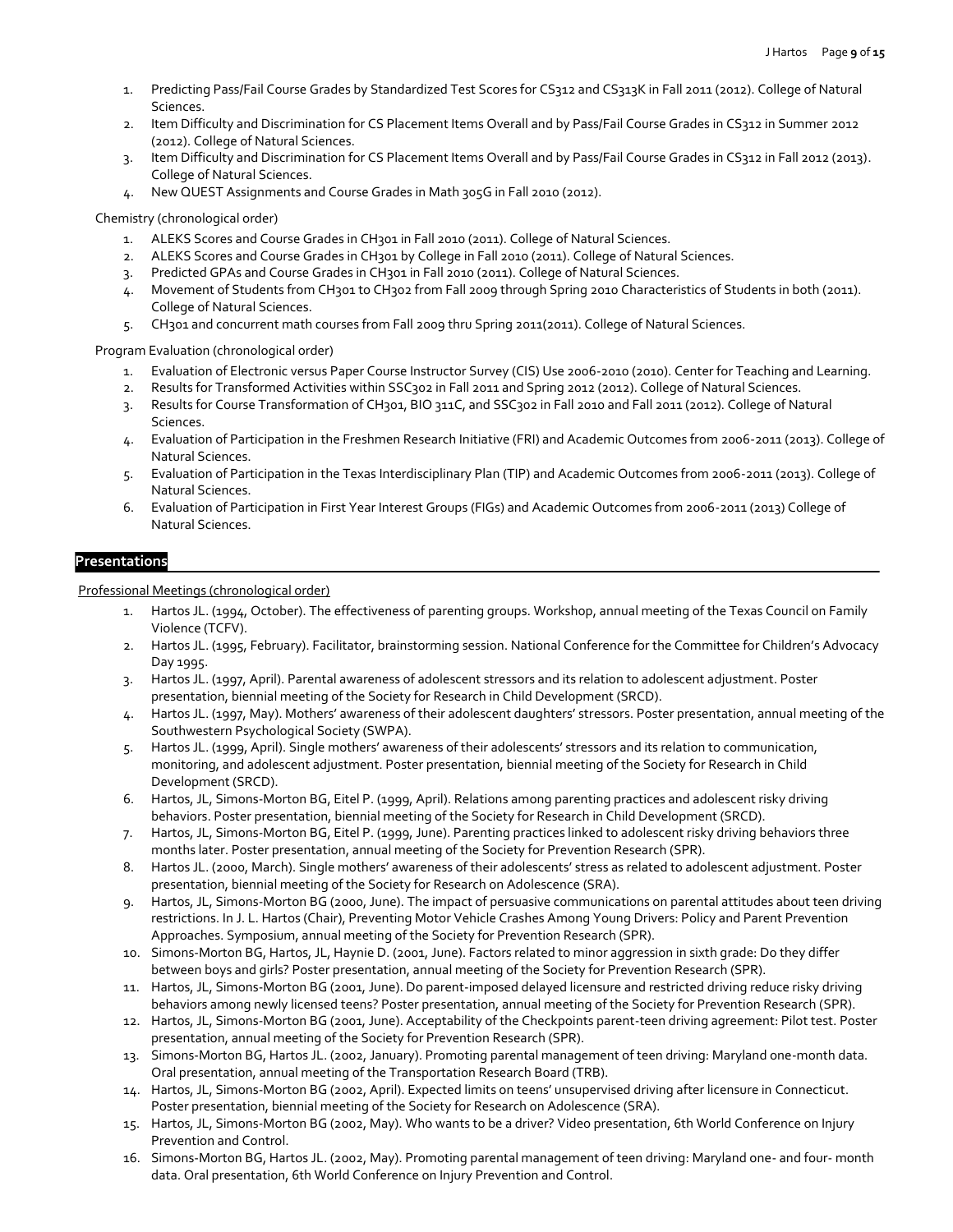- 17. Hartos, JL, Simons-Morton BG (2002, June). Use of persuasive communications in promoting parental management of teen driving. Symposium, annual meeting of the Society for Prevention Research (SPR).
- 18. Simons-Morton BG, Hartos JL. (2004, September). Promoting parental management of young drivers: Connecticut main trial, mediating factors at licensure. Oral presentation, International Conference on Traffic Transport Psychology, Nottingham, UK.
- 19. Hartos, JL, Huff DC (2006, January). Parent involvement in driver education. Oral presentation, annual meeting of the Transportation Research Board (TRB).
- 20. Hartos, JL, Huff DC (2007, March). Parent perspectives on required parent involvement in teen driver education. Poster presentation, annual meeting of the American Academy of Health Behavior (AAHB).
- 21. Hartos JL. (2008, March). Risk and protective factors related to GDL, driver training, and parent involvement for 16- and 17 year-old teen crashes in Oregon. Poster presentation, annual meeting of the American Academy of Health Behavior (AAHB).
- 22. Simmons S, Rodenbusch S, Hartos J, Rankin MA. (2015, April). Helping Students Beat the Odds: Large-scale Freshman Research Initiative Improves Student Performance and Persistence in the Sciences. Poster presentation, annual Research Appreciation Day, UNT Health Science Center, Fort Worth, TX.
- 23. Knebl J, Severance J., Hartos J, Mize J, Prasad S. (2016 April). Workforce enhancements in healthy aging and independent living. Poster presentation, annual Research Appreciation Day, UNT Health Science Center, Fort Worth, TX.
- 24. Hadley L, Young R, Knebl J, Severance J, Smith D, Prasad S, Hartos JL. (2017 April). Development of a geriatric training certificate for family medicine residents. Poster presentation, Annual Research Appreciation Day, UNT Health Science Center, Fort Worth, TX.
- 25. Hawley D, Fairchild T, Kneble J, Smith D, Severance J, Prasad S, Hartos JL. (2017 April). Geriatric leadership training for health professionals in emerging health systems. Poster presentation, Annual Research Appreciation Day, UNT Health Science Center, Fort Worth, TX.
- 26. Hadley L, Knebl J, Hawley D, Young R, Smith D, Severance J, Hartos J, Mize J, Prasad S. (May 6, 2017). Innovations in interprofessional geriatrics training: improving the quality of care for an aging Texas population. Poster presentation, Annual Texas Medical Association Conference, Houston, TX.
- 27. Knebl, J, Hawley D, Hadley L, Smith D, Severance J, Hartos J, Cisneros A, Mize J, Prasad S. (May 18, 2017). Strengthening interprofessional geriatrics training through unique community partnerships. Poster presentation, Annual American Geriatrics Society Conference, San Antonio, TX.
- 28. Hadley L, Young R, Knebl J, Severance J, Prasad S, Smith D, Cisneros A, Hartos, J. (May 18, 2017). Development of an Experiential Geriatric Training for Family Medicine Residents. Poster presentation, Annual American Geriatrics Society Conference, San Antonio, TX.
- 29. Hawley D, Fairchild T, Knebl J, Smith D, Peters L, Cisneros A, Severance J, Prasad S, Hartos J. (May 18, 2017). An Interprofessional team-based leadership institute to implement geriatric best practices in primary care. Poster presentation, Annual American Geriatrics Society Conference, San Antonio, TX.
- 30. Severance JJ, Hartos J, Knebl J. (Nov 5, 2018). Expanding support for rural caregivers**.** Symposium, GSA Annual Scientific Meeting, Indianapolis, IN.

Recent Faculty Research and Statistics Training Workshops as the Facilitator (chronological order)

- 1. Hartos JL. (2014 May to July). Faculty Training for Principles of Evidence-based Medicine: Research Methods and Statistical Analysis. Weekly series, Department of Physician Assistant Studies, UNT Health Science Center.
- 2. Hartos JL. (2015 February). Framing Descriptive, Adjusted, and Unadjusted Statistics. Invited workshop, School of Health Professions, UNT Health Science Center.
- 3. Hartos JL. (2015 May to July). Faculty Training for Principles of Evidence-based Medicine: Research Methods and Statistical Analysis. Weekly series, Department of Physician Assistant Studies, UNT Health Science Center.
- 4. Hartos JL. (2018 May to July). Faculty Training for Principles of Evidence-based Medicine: Research Methods and Statistical Analysis. Weekly series, Department of Physician Assistant Studies, UNT Health Science Center.
- 5. Hartos JL. (2018 June). Publishing (EEK!). Invited workshop, TCOM's Academy of Medical Educators, UNT Health Science Center.
- 6. Hartos JL. (2018 June to July). Publishing (EEK!). Weekly series, TCOM's Academy of Medical Educators, UNT Health Science Center.
- 7. Hartos JL. (2018 July to September). Publishing (EEK!). Bi-weekly series, Center for Geriatrics and GWEP grant, UNT Health Science Center.
- 8. Hartos JL. (2019 July). Publishing (EEK!). Workshop, UH College of Medicine Research Forum, University of Houston.

#### Physician Assistant Studies Students and Faculty (chronological order)

- 1. Tshuma L, Miller K, Bonham K, Hartos J. (2015, April). HDL and cognitive function in older adults: A systematic review. Poster presentation, annual Research Appreciation Day, UNT Health Science Center, Fort Worth, TX.
- 2. Vallejo S, Medlin K, Diver T, Hartos J. (2015, April). Do patients prefer seeing a physician over a physician assistant? A systematic review. Poster presentation, annual Research Appreciation Day, UNT Health Science Center, Fort Worth, TX.
- 3. Gentry A, Mozejko L, Brock C, Davis C, Hartos J. (2015, April). Don't hang up the white coats just yet: A systematic review for patient preferences. Poster presentation, annual Research Appreciation Day, UNT Health Science Center, Fort Worth, TX.
- 4. Hernandez SL, Bachman M, Bailey A, Banks H, Kane J, Hartos J. (2016, April). Does chewing tobacco impact the number of chronic health problems in adult males under age 45 years? Poster presentation, annual Research Appreciation Day, UNT Health Science Center, Fort Worth, TX.
- 5. Thomas K, Redd L, Wright J, Hartos J. (2016, April). Does sleep improve mental health in elderly women? Poster presentation, annual Research Appreciation Day, UNT Health Science Center, Fort Worth, TX.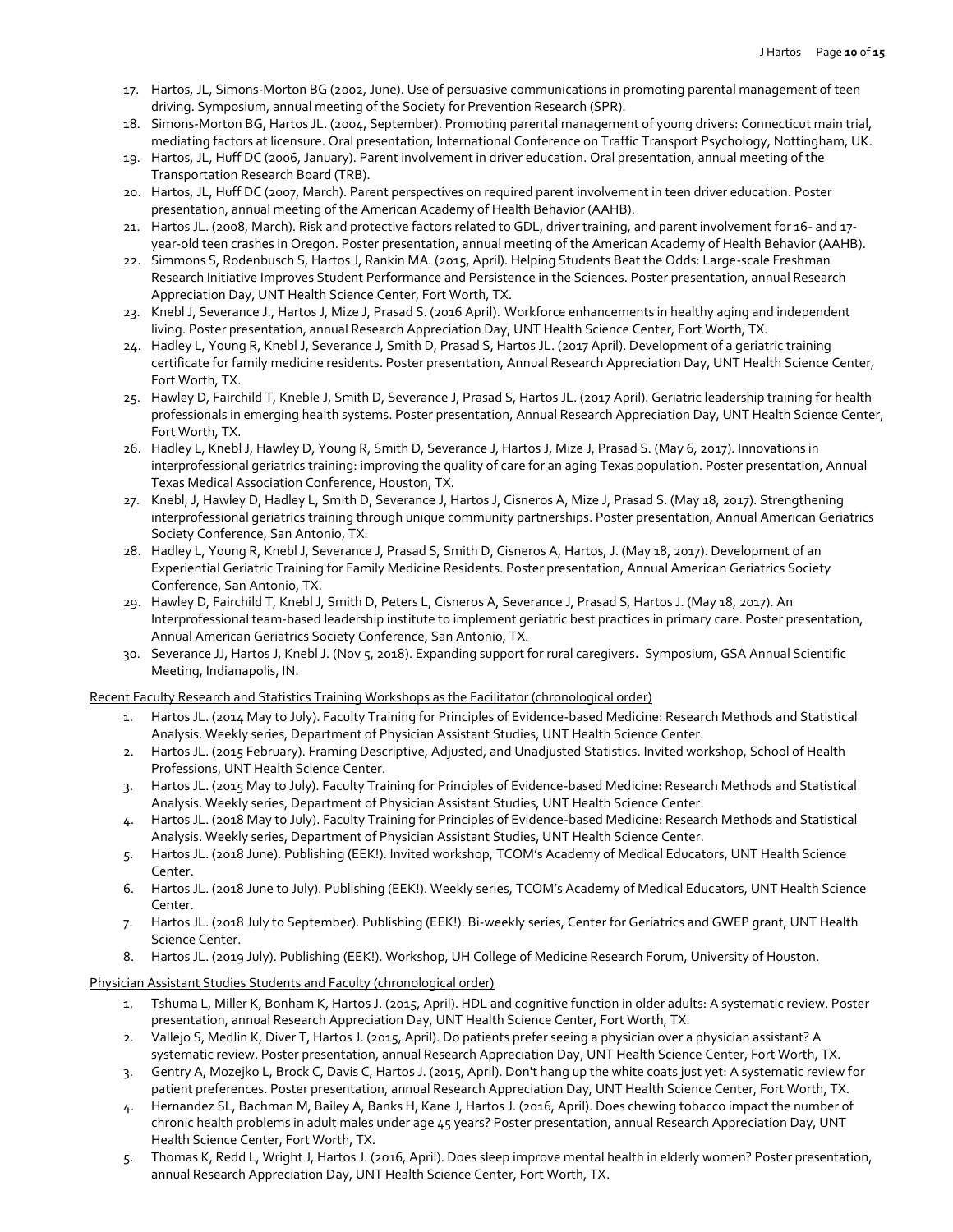- 6. Alvarez S, LaMoure, M., Hartos J. (2016, April). Variation in routine check-up utilization by working age adults: SES or healthcare access? Poster presentation, annual Research Appreciation Day, UNT Health Science Center, Fort Worth, TX.
- 7. Kane J, Hartos J, Meadows A, Fejer H, Hamala A, Lamon A. (2016, April). Does physical health differ by physical activity in diabetic middle-aged males. Poster presentation, annual Research Appreciation Day, UNT Health Science Center, Fort Worth, TX.
- 8. Cheremateng Y, Hartos J. (2016, April). Analysis of comorbid depression and diabetes among males 30 50 years of age. Poster presentation, annual Research Appreciation Day, UNT Health Science Center, Fort Worth, TX.
- 9. Hartos J, Staten C, Brennan E, Tithi H, Chapados J, Powe J. (2016, April). Does access to preventative care differ by metropolitan status for women aged 35-45? Poster presentation, annual Research Appreciation Day, UNT Health Science Center, Fort Worth, TX.
- 10. Diver T, Hartos J, DeCenzo M, George B, Hill J, Neighbour A. (2016, April). Is alcohol misuse related to veteran status in males and females age 25-50? Poster presentation, annual Research Appreciation Day, UNT Health Science Center, Fort Worth, TX.
- 11. Holmes V, Witter T, Kerbow A, Barr H, Moore M, Hartos J. (2016, April). Does serving in the armed forces increase the risk for arthritis in adult males 35-54? Poster presentation, annual Research Appreciation Day, UNT Health Science Center, Fort Worth, TX.
- 12. Meyer K, Florez J, Ford A, Bowden B, Cherry M, Hartos J. (2016, April). Examining the link among weight status and mental health in women aged 35 to 45. Poster presentation, annual Research Appreciation Day, UNT Health Science Center, Fort Worth, TX.
- 13. Hartos JL, Le C, Lord, D, Miller M, Uhlig M. (2016 April). Do depression rates differ by ses factors in females ages 25-45 from states with varying income equality? Poster presentation, annual Research Appreciation Day, UNT Health Science Center, Fort Worth, TX.
- 14. Foley SB, Carpenter KA, Schwab PR, Schaffner CA, Hartos JL. (2017 April). Is depression a risk factor for cardiovascular disease in middle-aged women? Poster presentation, Annual Research Appreciation Day, UNT Health Science Center, Fort Worth, TX.
- 15. Oropeza J, Bennett K, Waxali A, Zafar S, Hartos J. (2017 April). For general health, does alcohol affect sleep patterns in males ages 45-80? Poster presentation, Annual Research Appreciation Day, UNT Health Science Center, Fort Worth, TX.
- 16. Hooda NJ, Sanford JE, Hung AL, Curry AD, Hartos JL. (2017 April). Is weight status related to depression in young adult females? Poster presentation, Annual Research Appreciation Day, UNT Health Science Center, Fort Worth, TX.
- 17. Howard HL, Houck SM, Baca RT, Hockaday JJ, Hartos JL. (2017 April). Is weight status related to asthma in adult males 35-54 years old? Poster presentation, Annual Research Appreciation Day, UNT Health Science Center, Fort Worth, TX.
- 18. Hamilton MF, Smith CE, Salo DA, Gamble MM, Hartos JL. (2017 April). Is diabetes a risk factor for blindness in males 35 and older? Poster presentation, Annual Research Appreciation Day, UNT Health Science Center, Fort Worth, TX.
- 19. Salaices V, Ihediwa C, Holmes V, Hartos JL. (2017 April). Does diabetes status differ by veteran status in males ages 25 to 45? Poster presentation, Annual Research Appreciation Day, UNT Health Science Center, Fort Worth, TX.
- 20. Courvoisier MR, Wier AE, Hagen MS, Lorenz GC, Hartos JL. (2017 April). Is alcohol use related to depression in young adult males? Poster presentation, Annual Research Appreciation Day, UNT Health Science Center, Fort Worth, TX.
- 21. Hammond HA, Newman CM, Potter PS, Tompkins AL, Diver TE, Hartos JL. (2017 April). Does smoking status differ by veteran status in young adult males? Poster presentation, Annual Research Appreciation Day, UNT Health Science Center, Fort Worth, TX.
- 22. Martinez W, Mehta TS, Schmidt KH, Feeney PJ, Hartos JL. (2017 April). Is obesity a risk factor for COPD in females ages 55 and older? Poster presentation, Annual Research Appreciation Day, UNT Health Science Center, Fort Worth, TX.
- 23. Armstrong HN, Bengston EA, Dorth JR, Runeberg TL, Hartos JL. (2017 April). Is binge drinking a risk factor for diabetes in middle aged males? Poster presentation, Annual Research Appreciation Day, UNT Health Science Center, Fort Worth, TX.
- 24. McCormick SS, Burchfield JM, Krawietz BK, Raschke MM, Hartos JL. (2017 April). For heart disease, do depression rates differ between middle-aged and elderly males? Poster presentation, Annual Research Appreciation Day, UNT Health Science Center, Fort Worth, TX.
- 25. Hamilton M, Smith C, Salo D, Gamble M, Hartos J. (2017 April). Is diabetes a risk factor for blindness in males 35 and older? Poster presentation, Annual Research Appreciation Day, UNT Health Science Center, Fort Worth, TX.
- 26. Escamilla AM, Syed M, Abdallahi D, Reynolds J, Hartos JL. (2017 April). For general health, do COPD rates differ by ethnicity/race in women 50-85 years old? Poster presentation, Annual Research Appreciation Day, UNT Health Science Center, Fort Worth, TX.
- 27. Bernbaum SB, Landon MA, Rice KA, Whitney SC, Hartos JL. (2017 April). Is weight status a risk factor for depression in young adult females? Poster presentation, Annual Research Appreciation Day, UNT Health Science Center, Fort Worth, TX.
- 28. Chustz EM, Luna SS, Naguit AA, Barron KW, Hartos JL. (2017 April). Is heavy alcohol use a risk factor for cognitive impairment in middle-aged women? Poster presentation, Annual Research Appreciation Day, UNT Health Science Center, Fort Worth, TX.
- 29. Sterry B, Joseph GK, Morgan GT, Schmitz KD, Hartos JL. (2017 April). Does obesity differ by socioeconomic status in middleaged men? Poster presentation, Annual Research Appreciation Day, UNT Health Science Center, Fort Worth, TX.
- 30. Williams JL, Braithwaite AM, Rutledge EK, Tannery HM, Hartos JL. (2017 April). For general health, is heavy alcohol use related to heart disease in adult women aged 45-64? Poster presentation, Annual Research Appreciation Day, UNT Health Science Center, Fort Worth, TX.
- 31. Turner H, Grabow I, Faulk K, Morgan W, Meyer K, Hartos JL. (2017 April). Is diabetes a risk factor for stroke in women ages 45- 54? Poster presentation, Annual Research Appreciation Day, UNT Health Science Center, Fort Worth, TX.
- 32. Florez VR, Cox JL, Davis KA, Hamilton CD, Hartos JL. (2017 April). Is kidney disease related to heart disease in elderly males? Poster presentation, Annual Research Appreciation Day, UNT Health Science Center, Fort Worth, TX.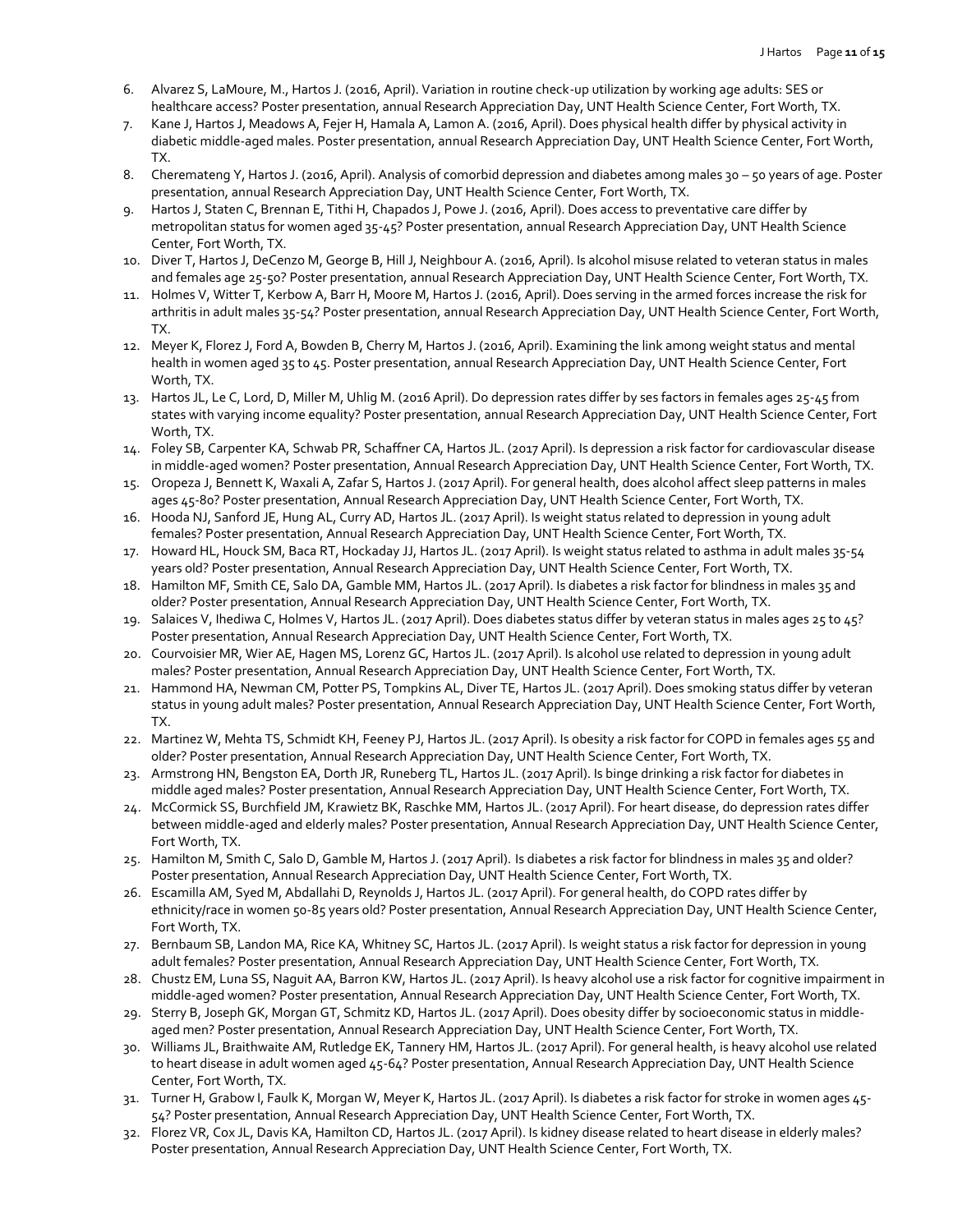- 33. Hamid K, Ly A, Chuen JY, Dao AT, Hartos JL. (2018 April). Does the relationship between skin cancer and obesity differ between you adult males versus elderly males? Poster presentation, Annual Research Appreciation Day, UNT Health Science Center, Fort Worth, TX.
- 34. Hacker J, Davis V, Smith R, Reedy R, Barron K, Hartos, J. (2018 April). Does general health differ by physical activity levels in females ages 65 and older with cardiovascular disease? Poster presentation, Annual Research Appreciation Day, UNT Health Science Center, Fort Worth, TX.
- 35. Knickerbocker JA, McElroy JC, Hartos JL. (2018 April). Are activity limitations related to mental health in veterans aged 25 and older? Poster presentation, Annual Research Appreciation Day, UNT Health Science Center, Fort Worth, TX.
- 36. Castelo R, Hartos JL, Badillo AJ, Meyer JE, Reynolds JO. (2018 April). Is heavy alcohol use related to chronic conditions in middle aged adults? Poster presentation, Annual Research Appreciation Day, UNT Health Science Center, Fort Worth, TX.
- 37. Thornton CA, Lutes DK, Norman KM, Hartos JL. (2018 April). For CAD, does mental health differ by ethnicity/race in post-MI females 50 years and older? Poster presentation, Annual Research Appreciation Day, UNT Health Science Center, Fort Worth, TX.
- 38. Lee A, Timciuc L, McGrade SD, Hartos JL. (2018 April). For general physical health, is heavy alcohol use related to stroke diagnosis, in middle aged women? Poster presentation, Annual Research Appreciation Day, UNT Health Science Center, Fort Worth, TX.
- 39. Wrzesinski DL, Gilchrist ND, Shultz JB, Samuels KL, Hartos JL. (2018 April). Does general, mental, and physical health differ by health care access for middle-aged females? Poster presentation, Annual Research Appreciation Day, UNT Health Science Center, Fort Worth, TX.
- 40. Owens C, Allen I, Berumen L, Hartos JL. (2018 April). Does physical activity improve mental health in the older population aged 65 and older? Poster presentation, Annual Research Appreciation Day, UNT Health Science Center, Fort Worth, TX.
- 41. Eissa SM, Boyd BP, Durnil AL, Khanjae SL, Hartos JL. (2018 April). Does the relationship between activity limitations and mental health differ by gender in diabetic adults age 45 years and older? Poster presentation, Annual Research Appreciation Day, UNT Health Science Center, Fort Worth, TX.
- 42. Bram H, Frauendorfer MB, Spencer SB, Hartos JL. (2018 April). Does skin cancer differ by metropolitan status by gender? Poster presentation, Annual Research Appreciation Day, UNT Health Science Center, Fort Worth, TX.
- 43. Sarradet CC, Kinne HE, Cawood AN, Clark MN, Hartos JL. (2018 April). Does the relationship between depression and physical activity differ by gender in young adults ages 25 to 34? Poster presentation, Annual Research Appreciation Day, UNT Health Science Center, Fort Worth, TX.
- 44. Morgan SM, Evans AR, Jones CE, Tran MT, Hartos JL. (2018 April). Do mental health levels differ by activity limitations and physical activity in arthritic males ages 50 -79? Poster presentation, Annual Research Appreciation Day, UNT Health Science Center, Fort Worth, TX.
- 45. Alarcon A, Swartzentruber V, Chua J, Vaswani R, Holmes V, Hartos JL. (2018 April). Does general health differ by healthcare access in diabetic females 30-50 year of age? Poster presentation, Annual Research Appreciation Day, UNT Health Science Center, Fort Worth, TX.
- 46. Carroll AE, Hartos JL. DeBerry SA, Welch JB, (2018 April). Does physical activity differ between those with and without diagnosed arthritis in middle aged females? Poster presentation, Annual Research Appreciation Day, UNT Health Science Center, Fort Worth, TX.
- 47. Homeyer S, Lueg H, Moore J, Stafford P, Hartos JL. (2018 April). For general health, is alcohol use related to high cholesterol in premenopausal women aged 40-51 years old? Poster presentation, Annual Research Appreciation Day, UNT Health Science Center, Fort Worth, TX.
- 48. Way KG, Border RE, Jou, MH, Milson CM, Hartos JL. (2018 April). Is obesity a risk factor for depression in males 55 and older? Poster presentation, Annual Research Appreciation Day, UNT Health Science Center, Fort Worth, TX.
- 49. Manz AK, Gathright KN, Carey-Woodard K, Bonsness JR, Hartos JL. (2018 April). Is arthritis a risk factor for kidney disease in females ages 65 and older? Poster presentation, Annual Research Appreciation Day, UNT Health Science Center, Fort Worth, TX.
- 50. Bliha ME, Moccia AC, Looten KD, Turner CR, Hartos JL. (2018 April). Does general health differ by physical activity level in middle aged diabetic females? Poster presentation, Annual Research Appreciation Day, UNT Health Science Center, Fort Worth, TX.
- 51. Hassan-Hussein A, Hatfield L, Valdez B, Hartos, J. (2018 April). Physical activity levels may not be a protective factor for cognitive decline in females 55 to 64. Poster presentation, Annual Research Appreciation Day, UNT Health Science Center, Fort Worth, TX.
- 52. Leggett AE, Morgan H, Copeland MH, Otis KE, Hartos JL. (2018 April). Does the relationship between physical activity and mental health differ by gender in older adults who have had a heart attack? Poster presentation, Annual Research Appreciation Day, UNT Health Science Center, Fort Worth, TX.
- 53. Zarker KM, Goodell HE, Van Noy AE, Kotulek SR, Diver T, Hartos JL. (2018 April). Does alcohol use differ by gender and veteran status in adults ages 25 and older? Poster presentation, Annual Research Appreciation Day, UNT Health Science Center, Fort Worth, TX.
- 54. Cavazos EC, Hartos JL, Alston AF, Jones JK, Sparks CA. (2019 March). Is weight status related to sleep duration in middle aged women? Poster presentation, Annual Research Appreciation Day, UNT Health Science Center, Fort Worth, TX.
- 55. Mankus KE, McMahon MN, Morgan ME, O-Rourke VL, Hartos JL. (2019 March). Does tobacco use differ by metropolitan status in young adults ages 18-24? Poster presentation, Annual Research Appreciation Day, UNT Health Science Center, Fort Worth, TX.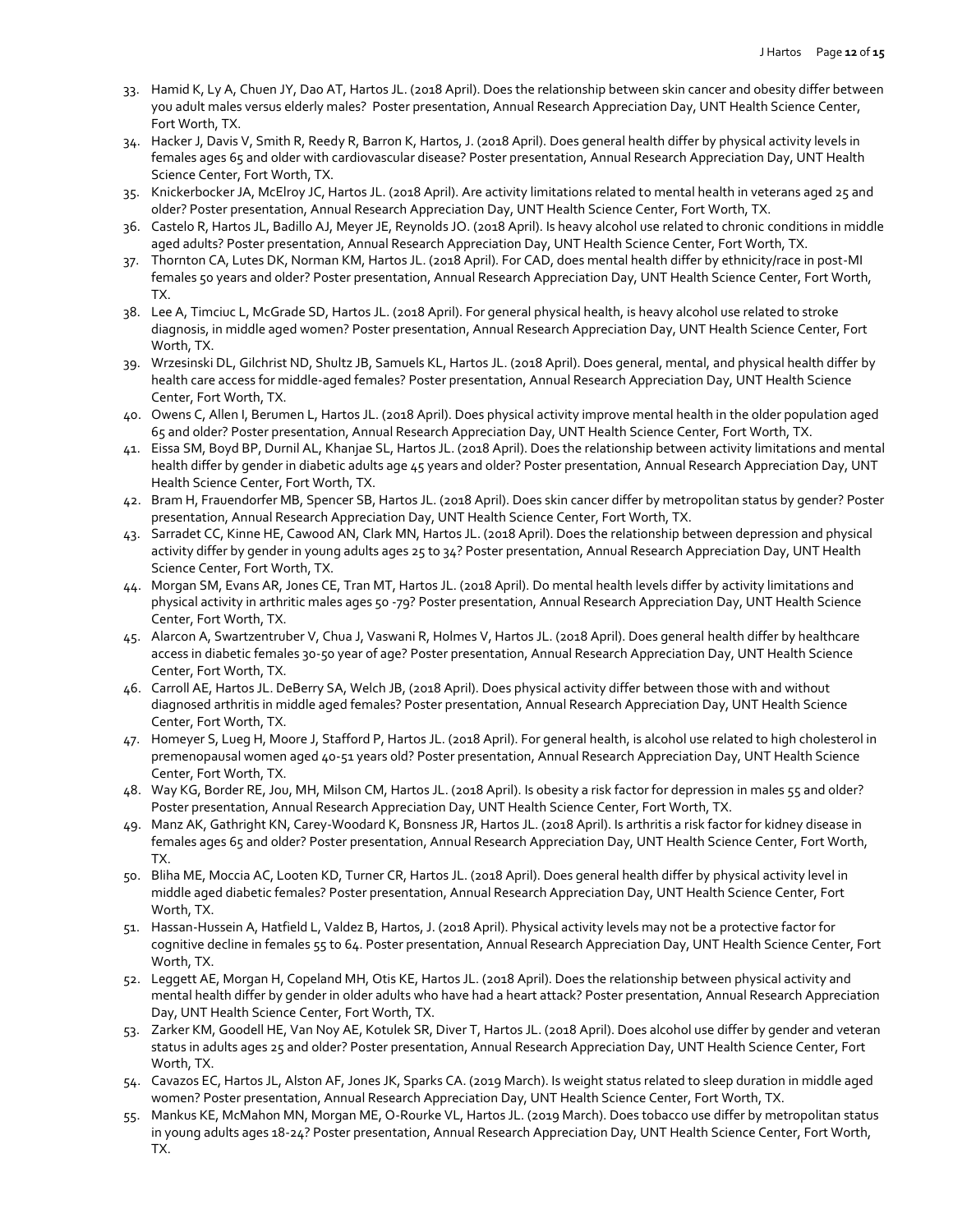- 56. Enzor AM, Etzel AG, Lau EA, Vertin GB, Hartos JL. (2019 March). Is weight status related to mental health status in young adult females? Poster presentation, Annual Research Appreciation Day, UNT Health Science Center, Fort Worth, TX.
- 57. Rozell, LA, Roman ME, Thronhill KF, Callahan JP, Hartos JL, Reynolds JO. (2019 March). Is sleep related to mental health in middle aged males & females? Poster presentation, Annual Research Appreciation Day, UNT Health Science Center, Fort Worth, TX.
- 58. Parupia IM, Esbayhat LO, Graham DS, Ruggiano AL, Hartos JL. (2019 March). Is sleep duration related to weight status in young adults with asthma? Poster presentation, Annual Research Appreciation Day, UNT Health Science Center, Fort Worth, TX.
- 59. Forsberg J, Flores A, Plec A, Vincent S, Hartos JL. (2019 March). Does mental health differ by diabetes status in older adult females? Poster presentation, Annual Research Appreciation Day, UNT Health Science Center, Fort Worth, TX.
- 60. Camacho GY, Brion AB, Comrie JJ, Michalak GR, Mott JC, Hartos JL. (2019 March). Does general health differ by number of health conditions and use of special equipment in veterans ages 35-64? Poster presentation, Annual Research Appreciation Day, UNT Health Science Center, Fort Worth, TX.
- 61. Friesenhahn LM, Hartos JL, Ramsey JC, Sdao AC, Warner MA. (2019 March). Is mental health status related to alcohol use in pregnant women ages 21-35? Poster presentation, Annual Research Appreciation Day, UNT Health Science Center, Fort Worth, TX.
- 62. Mathew M, Amir R, Alford HE, Mohan S, Hartos JL. (2019 March). Does alcohol use increase the risk for obesity in middle aged males? Poster presentation, Annual Research Appreciation Day, UNT Health Science Center, Fort Worth, TX.
- 63. Story S, Dainty M, Weise L, Dempsey B, Hartos JL. (2019 March). Does alcohol use differ by metropolitan status in females ages 25-44? Poster presentation, Annual Research Appreciation Day, UNT Health Science Center, Fort Worth, TX.
- 64. Brown EB, Pryor MA, Ho BN, Rudder BR, Hartos JL. (2019 March). Does physical health differ by weight status in females ages 55-79 with coronary heart disease (CHD)? Poster presentation, Annual Research Appreciation Day, UNT Health Science Center, Fort Worth, TX.
- 65. Jamieson S, Swickard SM, Cahill AL, Powell SS, Samuels K, Hartos JL. (2019 March). Does mental health differ by ethnicity and income in middle-aged females? Poster presentation, Annual Research Appreciation Day, UNT Health Science Center, Fort Worth, TX.
- 66. Herrera-Vazquez, D, Benner R, Hartos JL, Avila A. (2019 March). Assessing the relation between weight status and sleep status in 18-24 year old females. Poster presentation, Annual Research Appreciation Day, UNT Health Science Center, Fort Worth, TX.
- 67. Shropshire M, Torre J, Zeitz E, Fuller A, Hartos JL. (2019 March). Does mental health differ by obesity in younger, middle aged, and older females? Poster presentation, Annual Research Appreciation Day, UNT Health Science Center, Fort Worth, TX.
- 68. Boulom A, Siegel J, Hartos JL, Ashworth K, Burns J. (2019 March). Does alcohol misuse differ by veteran and gender status in adults 25 to 75 years of age? Poster presentation, Annual Research Appreciation Day, UNT Health Science Center, Fort Worth, TX.
- 69. Knutson K, Stellato J, Vogler K, Whorley J, Holmes V, Hartos JL. (2019 March). Do COPD rates differ by veteran status in males 50-79 years of age? Poster presentation, Annual Research Appreciation Day, UNT Health Science Center, Fort Worth, TX.
- 70. Bowman M, Moore H, Allen M, Gonzales T, McGuffee A, Hartos JL. (2019 March). Does general health differ by routine checkup in diabetic, middle-aged females? Poster presentation, Annual Research Appreciation Day, UNT Health Science Center, Fort Worth, TX.
- 71. Huang M, Berrier M, Graff L, Allen A, Hartos JL. (2019 March). Does health status differ by healthcare access in diabetic females ages 45-79? Poster presentation, Annual Research Appreciation Day, UNT Health Science Center, Fort Worth, TX.
- 72. Graham E, Alden B, Kaur H, Wingo A, Hartos JL. (2019 March). Does sleep duration differ by diabetes status in middle-aged adults? Poster presentation, Annual Research Appreciation Day, UNT Health Science Center, Fort Worth, TX.
- 73. Bowen M, Buehler E, Katz B, Zetterberg S, Dobbs L, Hartos JL. (2020 March). Does flu shot use differ by gender in young adult parents with children? Poster presentation, Annual Research Appreciation Day, UNT Health Science Center, Fort Worth, TX.
- 74. May A, Mianoor K, Venecia B, Barron K, Hartos JL. (2020 March). Does general health status differ by current physical activity levels in middle-aged females with cardiovascular disease? Poster presentation, Annual Research Appreciation Day, UNT Health Science Center, Fort Worth, TX.
- 75. Macke L, Chen G, McCloskey S, Rostami S, Samuels K, Hartos JL. (2020 March). Does mental health status differ by number of health conditions in middle-aged females? Poster presentation, Annual Research Appreciation Day, UNT Health Science Center, Fort Worth, TX.
- 76. Bowser P, Springfield K, Korth B, Potter A, Diver T, Hartos JL. (2020 March). Does substance use differ by veteran status in young adult males ages 18-44? Poster presentation, Annual Research Appreciation Day, UNT Health Science Center, Fort Worth, TX.
- 77. Shaffer S, Shaffer K, Perryman K, Patterson J, Hartos JL. (2020 March). Does mental health differ by alcohol use in elderly male veterans? Poster presentation, Annual Research Appreciation Day, UNT Health Science Center, Fort Worth, TX.
- 78. Sanders AK, Washburn LJ, Clifton CF, Story JA, Garza-Castillo J, Hartos JL. (2020 March). Does mental and physical health status differ by physical activity in hispanic females ages 25-44? Poster presentation, Annual Research Appreciation Day, UNT Health Science Center, Fort Worth, TX.
- 79. Abell L, Winnicki A, Gilmore M, Tanase K, Holmes V, Hartos JL. (2020 March). Do physical activity levels differ by number of children in women ages 25-44? Poster presentation, Annual Research Appreciation Day, UNT Health Science Center, Fort Worth, TX.
- 80. Cummins EE, Jih EC, Maler AN, Sadruddin AR, Hartos JL. (2020 March). Does alcohol use differ by diabetes status in middle aged males? Poster presentation, Annual Research Appreciation Day, UNT Health Science Center, Fort Worth, TX.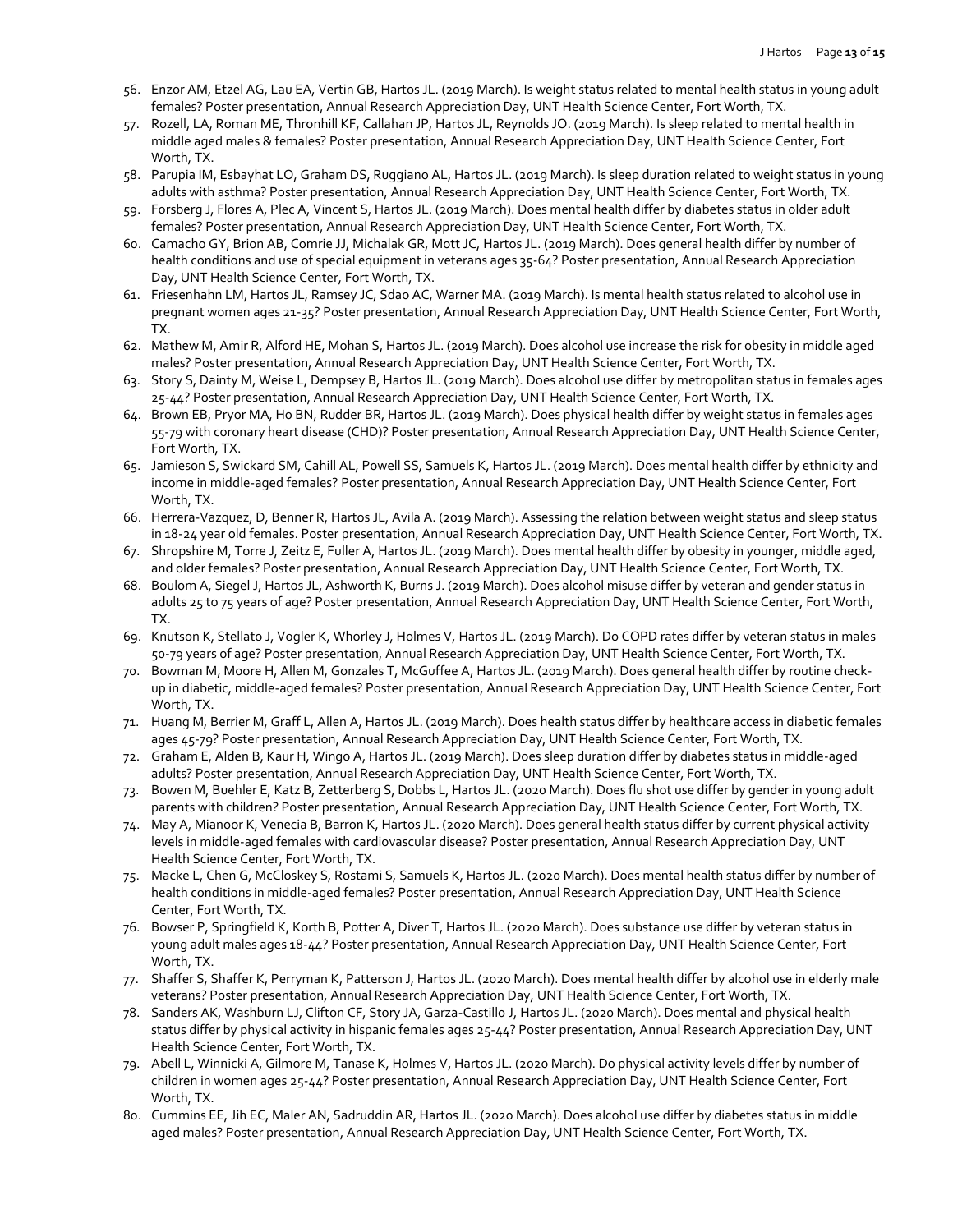- 81. Liu D, Younger E, Baker S, Touch S, Willmoth T, Hartos JL. (2020 March). Does mental health status relate to smoking status in pregnant women ages 18-34? Poster presentation, Annual Research Appreciation Day, UNT Health Science Center, Fort Worth, TX.
- 82. Julius J, Fernandez C, Grafa A, Rosa P, Hartos JL. (2020 March). Does fruit and vegetable intake differ by diabetes status in middle-aged females? Poster presentation, Annual Research Appreciation Day, UNT Health Science Center, Fort Worth, TX.
- 83. Thomas S, Gardner R, Taylor R, Fender M, Gentry A, Hartos JL. (2020 March). The relationship of healthcare access to routine check-ups in males and females ages 18 to 24. Poster presentation, Annual Research Appreciation Day, UNT Health Science Center, Fort Worth, TX.
- 84. Branham TJ, Harmon MF, Walters TJ, Norman JW, Vomack VA, Hartos JL. (2020 March). Does mental health status differ by alcohol use for married versus unmarried young adult females? Poster presentation, Annual Research Appreciation Day, UNT Health Science Center, Fort Worth, TX.
- 85. Fazleabas FG, Boykin CB, Boone CA, Carter CL, Arguello EM, Hartos JL. (2020 March). Does physical and mental health status differ by physical activity levels in male and female older adults? Poster presentation, Annual Research Appreciation Day, UNT Health Science Center, Fort Worth, TX.
- 86. Garrett MR, Leveling KB, Luckemeyer TM, Moore MF, Mott J, Hartos JL. (2020 March). Does mental health status differ by physical activity in young adult male veterans and non-veterans? Poster presentation, Annual Research Appreciation Day, UNT Health Science Center, Fort Worth, TX.
- 87. Kerlick C, Payne J, Coffman Kaylee, Hall J, Hartos JL. (2020 March). Does weight status differ by smoking status in young adult males? Poster presentation, Annual Research Appreciation Day, UNT Health Science Center, Fort Worth, TX.
- 88. Jensen B, Meadows J, Ninan J, Goss E, Thompson F, Hartos JL. (2020 March). Does alcohol use differ by weight status in young adult females? Poster presentation, Annual Research Appreciation Day, UNT Health Science Center, Fort Worth, TX.
- 89. Angleton L, Magallanes-Coronado E, Saavedra O, Li R, Reynolds J, Hartos, J. (2020 March). Does alcohol and tobacco use differ by blood pressure status in middle-aged males and females? Poster presentation, Annual Research Appreciation Day, UNT Health Science Center, Fort Worth, TX.
- 90. Chillag K, Johnson A, Richardson R, Williams H, McGuffee A, Hartos JL. (2020 March). Does physical and mental health status differ by routine checkup in middle-aged males and females with diabetes? Poster presentation, Annual Research Appreciation Day, UNT Health Science Center, Fort Worth, TX.
- 91. Mueller A, Munoz B, Ranous R, Laiseca-Ruiz, I, Hartos JL. (2020 March). Is obesity related to asthma in young adult females? Poster presentation, Annual Research Appreciation Day, UNT Health Science Center, Fort Worth, TX.

#### Invited Presentations – Teen Driver Safety (chronological order)

- 1. Simons-Morton BG, Hartos JL. (2002, March). Promoting parental management of teen driving: Connecticut one- and threemonth data. Invited oral presentation, Young Drivers Expert Conference, sponsored by National Institute of Child Health and Human Development (NICHD), Center for Injury Prevention and Control at Centers for Disease Control and Prevention (CDC), and National Highway Traffic Safety Administration (NHTSA).
- 2. Hartos, JL, Simons-Morton BG. (2002, September). Increasing the safety of young drivers by increasing parental management of teen driving. Invited oral presentation Childhood Injury Prevention Conference, sponsored by the South Texas Injury Prevention and Research Center.
- 3. Simons-Morton BG, Hartos JL. (2002, November). How well do parents manage young driver crash risks? Invited oral presentation, State of Graduated Licensing Conference sponsored by the National Safety Council (NSC).
- 4. Hartos, JL, Simons-Morton BG. (2003, January). Promoting parental management of teen driving: Maryland one-, four- and nine-month data. Invited oral presentation, annual meeting of the Transportation Research Board (TRB).
- 5. Hartos, JL, Simons-Morton BG. (2003, March). Promoting parental management of teen driving. Invited oral presentation, annual meeting of Lifesavers.
- 6. Hartos, JL, Simons-Morton BG. (2003, July). Promoting parental management of teen driving. Invited oral presentation, annual meeting of the American Driver and Traffic Safety Education Association (ADTSEA).
- 7. Simons-Morton BG, Hartos JL. (2004, January). Promoting parental management of teen driving: Connecticut licensure, three, six-, and 12-month data. Invited oral presentation, annual meeting of the Transportation Research Board (TRB).
- 8. Hartos, JL, Huff DC (2004, April). Web-based Checkpoints Program in Montana. Invited oral presentation, annual meeting of the Montana Traffic Education Association (MTEA).
- 9. Hartos, JL, Simons-Morton BG (2005, March). Checkpoints Program: 12-month results from the Connecticut main study. Invited oral presentation, annual meeting of Lifesavers.
- 10. Hartos, JL, Huff DC (2005, April). Results from needs assessment for a web-based Checkpoints Program in Montana. Invited oral presentation, annual meeting of the Montana Traffic Education Association (MTEA).
- 11. Hartos JL. (2005, April). Effective communication strategies with parents. Invited workshop, annual meeting of the Montana Traffic Education Association (MTEA).
- 12. Hartos, JL, Huff DC (2006, April). Parent involvement in driver education. Invited oral presentation, annual meeting of Lifesavers.
- 13. Hartos JL. (2006, April). Driver education instructors, parents, GDL: Effective communication strategies with parents. Invited workshop, annual meeting of the Montana Traffic Education Association (MTEA).
- 14. Hartos JL. (2006, June). Increasing parent involvement in teenage driving. Invited oral presentation, Teen Driving Injury Prevention Roundtable sponsored by State Territorial Injury Prevention Directors Association (STIPDA) CDC.
- 15. Hartos JL. (2006, September). Effective workplace communications. Invited workshop Montana Office of Public Instruction.
- 16. Hartos, JL, Huff DC (2007, April). The KEYS (Keep Encouraging Young Driver Safety) Project. Invited oral presentation, annual meeting of the Montana Traffic Education Association (MTEA).